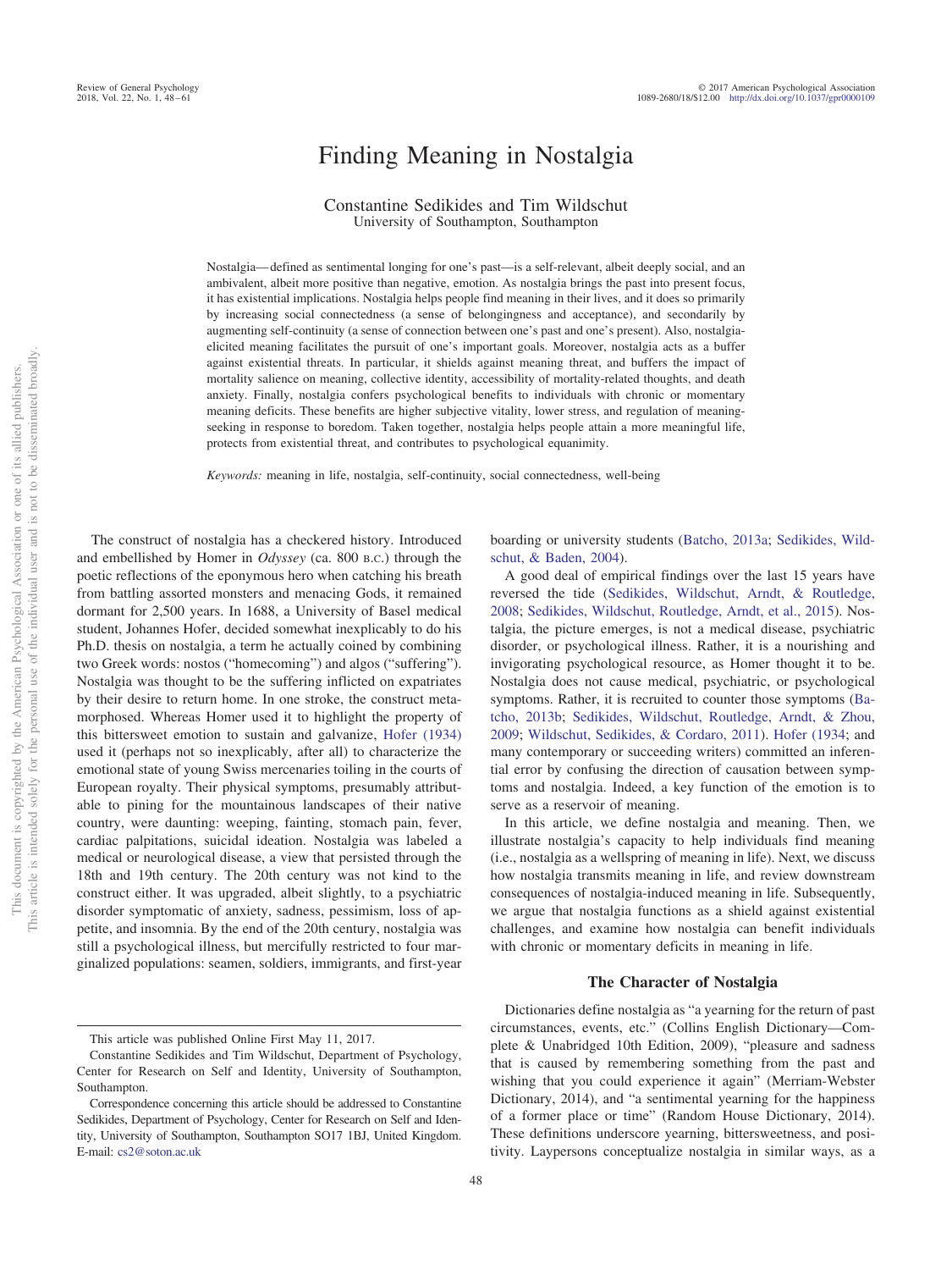prototype analysis revealed [\(Hepper, Ritchie, Sedikides, & Wild](#page-10-1)[schut, 2012\)](#page-10-1).

According to this analysis (cf. [Rosch, 1975\)](#page-11-2), the construct of nostalgia is a fuzzy category in which highly representative (central) features are closer to the prototype or essence of the construct compared with less representative (peripheral) features. Central nostalgia features included (a) fond, rose-colored, memories of one's childhood or close relationships, (b) keepsakes or sensory cues, as well as (c) positive feelings, and, to a lesser degree, negative feelings such as longing and wanting to return to the past. Peripheral features included warmth or comfort, daydreaming, change, calm, regret, success, and lethargy. Taken together, laypersons consider nostalgia a self-relevant, bittersweet (although more sweet than bitter), social, and past-oriented emotion. These prototype-analysis findings were replicated across 18 cultures and five continents [\(Hepper et al., 2014\)](#page-10-2).

In addition, the findings were replicated and extended with content analyses of nostalgic narratives that were generated by both university students and community residents of varying ages [\(Abeyta, Routledge, Roylance, Wildschut, & Sedikides, 2015;](#page-9-2) [Havlena & Holak, 1991;](#page-10-3) [Wildschut, Sedikides, Arndt, & Rout](#page-12-3)[ledge, 2006,](#page-12-3) Studies 1–2). Nostalgic recollections center not only on close relationships (e.g., family, romantic partners, friends), but also on momentous or atypical [\(Morewedge, 2013\)](#page-11-3) life events that encompass close others (e.g., vacations, weddings, reunions) and on cultural cultural-life-script events [\(Berntsen & Rubin, 2004\)](#page-9-3) that subsume close others (e.g., Thanksgiving holidays, Sunday lunches, high school graduations). Moreover, nostalgic recollections are affectively mixed [\(Sedikides & Wildschut, 2016a\)](#page-11-4), as they consist of mostly positive (e.g., contentment, joy, tenderness, serenity), but also negative (i.e., sadness, loss), elements [\(Batcho,](#page-9-4) [2007;](#page-9-4) [Holak & Havlena, 1998;](#page-10-4) [Stephan, Sedikides, & Wildschut,](#page-12-4) [2012;](#page-12-4) [Wildschut et al., 2006,](#page-12-3) Studies 1–2). This affective ambivalence is present in lyrics-evoked nostalgia [\(Batcho, 2007\)](#page-9-4), musicevoked nostalgia [\(Barrett et al., 2010\)](#page-9-5), and scent-evoked nostalgia [\(Reid, Green, Wildschut, & Sedikides, 2015\)](#page-11-5). Further, nostalgic recollections (compared with ordinary autobiographical recollections) are associated with, and elicit, an approach orientation (e.g., "I go out of my way to get things I want," "I will often do things for no other reason than that they might be fun"; [Stephan et al.,](#page-12-5) [2014;](#page-12-5) [Sedikides & Wildschut, 2016b\)](#page-11-6). Finally, nostalgic recollections more often follow a redemption trajectory (i.e., progression from a harsh beginning to a triumphant end) than a contamination trajectory (i.e., progression from a promising beginning to a dismal end; [Wildschut et al., 2006,](#page-12-3) Studies 1–2; see [McAdams, Reynolds,](#page-11-7) [Lewis, Patten, & Bowman, 2001,](#page-11-7) for a discussion of narrative trajectories).

When nostalgizing, then, the individual brings to mind a fond and personally relevant (i.e., self-defining) occasion, typically involving their childhood or close other(s). The individual reviews the occasion with tenderness and rose-colored glasses, yearns for that time or relationship, and may even wish to return to it. The individual feels sentimental, that is, content or happy but with a tinge of longing.

### **The Character of Meaning**

The issue of life's meaningfulness has also been the subject of much scholarly interest [\(Baumeister, 1991;](#page-9-6) [Baumeister, Vohs,](#page-9-7)

[Aaker, & Garbinsky, 2013;](#page-9-7) [Hicks & Routledge, 2013;](#page-10-5) [Markman,](#page-10-6) [Proulx, & Lindberg, 2013\)](#page-10-6). Definitions of meaning can vary, depending on level of analysis [\(Arndt, Landau, Vail, & Vess,](#page-9-8) [2013;](#page-9-8) [Park, 2010\)](#page-11-8). We define meaning in life at the personal level, in accord with the existential writings of Viktor [Frankl \(2006\)](#page-10-7) and Jean-Paul [Sartre \(2001\).](#page-11-9) Meaning in life is the subjective sense that one's existence matters, namely, that one's existence is significant (i.e., has worth or value), purposeful (i.e., has goals and direction), and coherent (i.e., has adequate predictability and coherence; [King, Heintzelman, & Ward, 2016;](#page-10-8) [Krause & Hayward, 2014\)](#page-10-9). This sense refers to *presence of meaning* (a construct distinct from happiness; [Baumeister et al., 2013\)](#page-9-7). A person may also engage in a quest for meaning in life, referred to as *search for meaning*, when experiencing meaning deficits [\(Steger, Kashdan, Sullivan, &](#page-12-6) [Lorentz, 2008\)](#page-12-6).

#### **Nostalgia as a Wellspring of Meaning**

As we mentioned above, nostalgizing pertains to momentous or cultural-life-script occurrences. These occurrences are textured and self-defining. They depict the individual as having a key, if not central, place in a sequence of germane and ritualistic episodes that are enriched by the presence and roles of close others. As such, the occurrences constitute suitable platforms for finding meaning in life. It follows that nostalgia will serve as a wellspring of life meaningfulness: It will be associated with, and promote, meaning [\(Davis, 1979;](#page-9-9) [Wilson, 2005\)](#page-12-7).

#### **Nostalgia and Meaning: Correlational Evidence**

We hypothesized that persons who are prone to nostalgic engagement would perceive their lives as particularly meaningful. Correlational evidence, using converging operationalizations of the two key constructs [\(Campbell & Fiske, 1959\)](#page-9-10), is consistent with this hypothesis. In one study [\(Routledge et al., 2011,](#page-11-10) Preliminary Investigation), U.S. undergraduates completed a nostalgia scale and two meaning scales. The nostalgia scale, the 7-item Southampton Nostalgia Scale [\(Barrett et al., 2010;](#page-9-5) [Cheung,](#page-9-11) [Sedikides, & Wildschut, 2017\)](#page-9-11), assessed dispositional proneness to nostalgia (e.g., "How prone are you to feeling nostalgic?," "How often do you experience nostalgia," "How important is it for you to bring to mind nostalgic experiences?"). The first meaning scale, the 5-item Presence of Meaning in Life subscale (of the Meaning in Life Questionnaire; [Steger, Frazier, Oishi, & Kaler,](#page-12-8) [2006\)](#page-12-8), assessed the extent to which participants had found meaning in their lives (e.g., "I understand my life's meaning") and so did the second scale, the 4-item Purpose in Life [\(McGregor &](#page-11-11) [Little, 1998;](#page-11-11) e.g., "My personal existence is purposeful and meaningful"). The Southampton Nostalgia Scale correlated positively with both meaning scales. In another study [\(Routledge et al., 2011,](#page-11-10) Study 1), Dutch community members listened to popular songs and then responded to two single-item measures of nostalgia and meaning. In particular, they reported the degree to which each song made them "feel nostalgic" and that "life is worth living." The more nostalgic a song made them feel, the more meaningful they regarded their lives to be. In yet another study [\(Batcho,](#page-9-12) [DaRin, Nave, & Yaworsky, 2008\)](#page-9-12), U.S. undergraduates completed a dispositional nostalgia scale, the 20-item Batcho Nostalgia Inventory [\(Batcho, 1995;](#page-9-13) e.g., "I miss . . .": "my family," "toys,"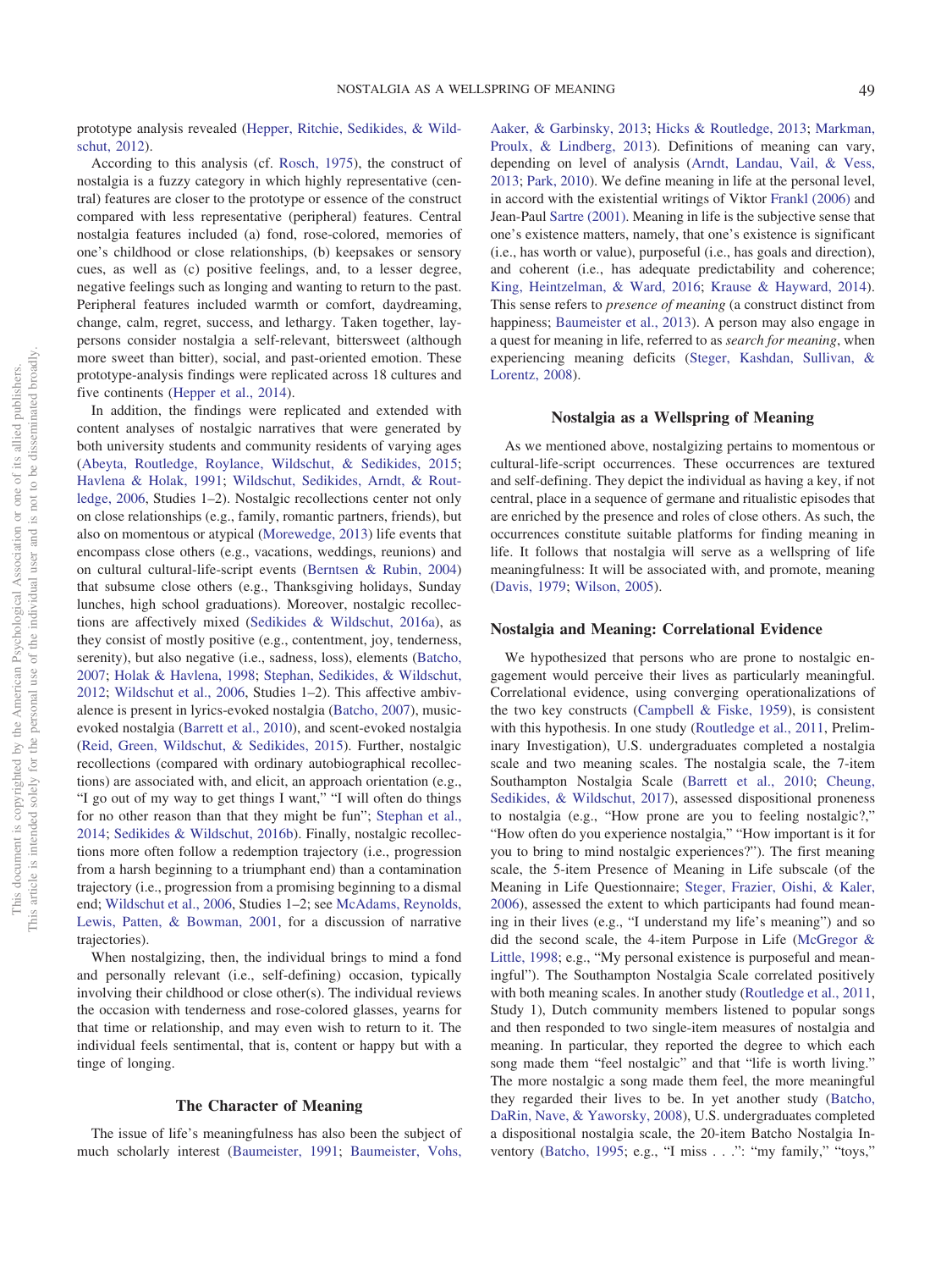"having someone to depend on"), and reported the extent to which four sets of lyrics were meaningful to them. Nostalgia was positively associated with meaningfulness.

We extended these findings into a work environment [\(Leunis](#page-10-10)[sen, Sedikides, Wildschut, & Cohen, 2016,](#page-10-10) Study 1). Participants, all U.S.-residing organizational employees, indicated on three items how nostalgic they felt about aspects of their organizational past, that is, "your work, and the organization you work in" during their prior month of employment. The items were: "I felt quite nostalgic about my work and organization," "I had nostalgic feelings about my work and organization," and "I felt nostalgic about my work and organization during the past month." Then, participants completed the 4-item Positive Meaning subscale of the Work and Meaning Inventory [\(Steger, Dik, & Duffy, 2012\)](#page-12-9). Sample items are "I have a good sense of what makes my job meaningful" and "I have found a meaningful career." Nostalgia for one's organizational past (i.e., organizational nostalgia) was positively associated with having found meaning in one's work (i.e., work meaning). In all, nostalgia covaries naturally with meaning in life.

#### **Nostalgia and Meaning: Experimental Evidence**

Of course, correlation does not inform causation. We proceeded to hypothesize that nostalgic reverie engenders meaning in life. To test this hypothesis, we experimentally manipulated nostalgia and assessed meaning in life. We followed— here and throughout our research program—a converging operations approach by manipulating nostalgia and operationalizing meaning in multiple ways [\(Campbell & Fiske, 1959\)](#page-9-10).

**Narrative inductions of nostalgia.** We typically manipulate nostalgia with the Event Reflection Task [\(Sedikides, Wildschut,](#page-12-0) [Routledge, Arndt, et al., 2015\)](#page-12-0). Participants in the nostalgia condition visualize a nostalgic event from their past (usually accompanied by a dictionary definition of nostalgia: "sentimental longing for one's past"), whereas participants in the control condition visualize an ordinary (e.g., everyday, regular) event from their past and sometimes a positive event from their past or future-positive (i.e., anticipated) event in their life. (When referring to the Event Reflection Task, we will imply that it consists of the standard nostalgia vs. ordinary conditions, unless we indicate otherwise.) Next, participants list five keywords capturing the gist of the corresponding event, or both list five keywords and write an account of this event (for 5 min). Following a 3-item manipulation check (e.g., "I feel nostalgic at the moment"), which consistently demonstrates the effectiveness of the manipulation, participants respond to the dependent measure— here, meaning in life.

We have already addressed the bittersweetness of nostalgic narratives. This bittersweetness is also manifested in experimental manipulations of nostalgia. Participants in the nostalgic (vs. control) condition typically report higher levels of positive affect [\(Cheung, Sedikides, & Wildschut, 2016;](#page-9-14) [Cheung et al., 2013,](#page-9-15) Study 2 and 4; [Hepper et al., 2012,](#page-10-1) Study 7; [Lasaleta, Sedikides,](#page-10-11) [& Vohs, 2014,](#page-10-11) Experiment 4; [Sedikides et al., 2016,](#page-11-12) Experiment 3; [Wildschut et al., 2006,](#page-12-3) Studies 5–7; [Zhou, Wildschut, Sedikides,](#page-13-0) [Shi, & Feng, 2012,](#page-13-0) Study 1), although sometimes the two conditions do not differ [\(Cheung et al., 2013,](#page-9-15) Study 3; [Zhou, Wildschut,](#page-13-0) [Sedikides, Shi, & Feng, 2012,](#page-13-0) Studies 2– 4; [Zhou, Wildschut,](#page-13-0) [Sedikides, Chen, & Vingerhoets, 2012,](#page-13-0) Study 5; [Stephan et al.,](#page-12-5) [2014,](#page-12-5) Studies 4 –5). Nostalgic participants (vs. controls) typically do not report lower levels of negative affect [\(Cheung et al., 2013,](#page-9-15) Study 1; [Cheung et al., 2016;](#page-9-14) [Wildschut et al., 2010,](#page-12-10) Study 4). Across dependent measures, we find that nostalgia has unique effects above and beyond positive affect [\(Sedikides & Wildschut,](#page-11-6) [2016b;](#page-11-6) [Sedikides, Wildschut, Routledge, Arndt, et al., 2015\)](#page-12-0). Nevertheless, we will report such tests in regards to meaning in life, given that positive affect (including happiness) is a correlate of this construct [\(Baumeister et al., 2013;](#page-9-7) [Hicks & King, 2008;](#page-10-12) [Ward & King, 2016\)](#page-12-11).

We demonstrated the causal relation between nostalgia and meaning in several experiments. To begin, we [\(Sedikides et al.,](#page-11-13) [2017,](#page-11-13) Experiment 1) manipulated nostalgia with the Event Reflection Task among U.K. undergraduates, and subsequently assessed meaning with four items (e.g., "life has a purpose," "life is worth living," "life is meaningful," "there is a greater purpose to life"; [Hepper et al., 2012\)](#page-10-1) and positive affect with two items ("happy," "in a good mood"; [Wildschut et al., 2016\)](#page-12-12). Nostalgic participants perceived their lives as more meaningful than controls, and this effect was independent of PA. We (Sedikides et al., Experiment 2) replicated this finding among Dutch participants, manipulating nostalgia with the Event Reflection Task and measuring meaning with the same 4-items and positive affect with the same 2-items. Further, we [\(Hepper et al., 2012,](#page-10-1) Study 7) manipulated nostalgia by capitalizing on the abovementioned prototype analysis. U.K. participants of varying ages (a mixture of undergraduates and community members) reflected on events characterized either by central nostalgia features (nostalgia condition) or peripheral nostalgia features (control condition), and then completed the abovementioned 4-item meaning in life measure. Nostalgic participants, once again, viewed their lives as more meaningful than controls. [Baldwin and Landau \(2014,](#page-9-16) Study 2) also replicated this finding among U.S-residents recruited via Qualtrics; these researchers manipulated nostalgia with the ERT and assessed meaning with the same 4-item measure.

Two experiments, using a variant of the Event Reflection Task, produced similar findings for organizational nostalgia [\(Leunissen](#page-10-10) [et al., 2016,](#page-10-10) Studies 2–3) among U.S.-residing employees. In the experimental condition, participants were instructed to "bring to mind a nostalgic event that you have experienced in your organization. Specifically, try to think of a past event you experienced in your organization that makes you feel most nostalgic." In the control condition, participants were instructed to "bring to mind an ordinary event that you have experienced in your organization. Specifically, try to think of a past event you experienced in your organization that is ordinary." Study 2 showed that nostalgic (vs. control) participants reported higher work meaning (as assessed by the Positive Meaning subscale of the Work and Meaning Inventory; [Steger et al., 2012;](#page-12-9) e.g., "I know my work makes a positive difference in the world"), independently of positive affect ("happy," "in a good mood"). Likewise, Study 2 showed that nostalgic (vs. control) participants reported higher work meaning (as assessed by the 10-item Work and Meaning Inventory; [Steger](#page-12-9) [et al., 2012\)](#page-12-9), also independently of positive affect ("happy," "in a good mood"). The findings are consistent with speculation that organizational nostalgia "provides a groundrock of loving memories, a life that has been worth living and a source of meaning" [\(Gabriel, 1993,](#page-10-13) p. 137).

We further documented the nostalgia-meaning link in two experiments that used a variant of the Event Reflection Task and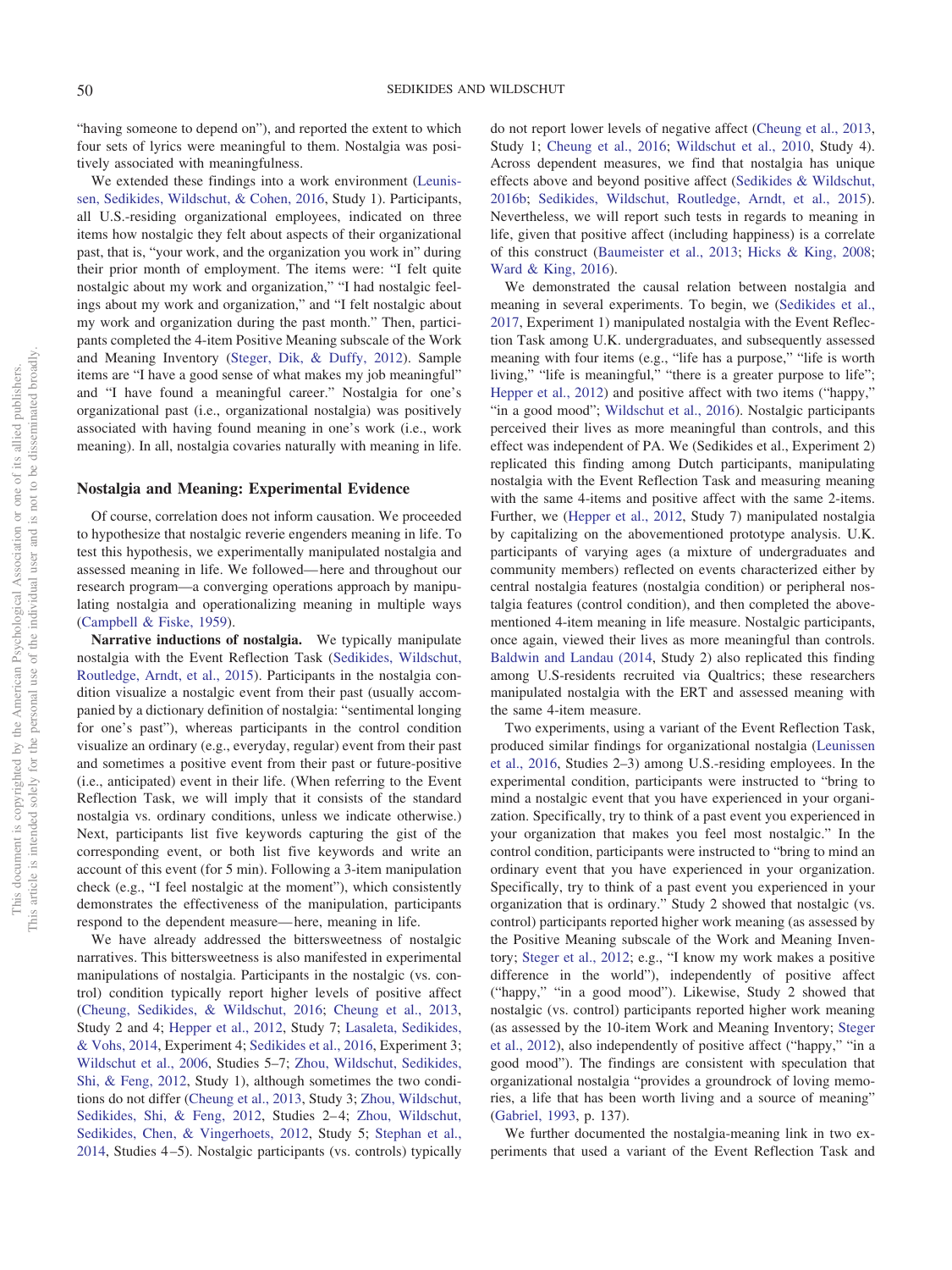implemented more stringent controls. We reasoned that undergraduates have a great deal of desirable events to look forward to events involving strivings in regards to education (e.g., receiving good grades, graduating), personal life (e.g., finding a job, living independently), and relationships (e.g., getting married, being embedded in a community). Imagining such desired events as having been completed would likely foster perceptions of life as meaningful [\(Feldman, 2013\)](#page-10-14). Does nostalgizing engender meaning in life above and beyond contemplating a desired future event? It does [\(Routledge et al., 2012,](#page-11-14) Experiment 1). U.S. undergraduates reported higher meaning (assessed with the Presence of Meaning in Life subscale; [Steger et al., 2006\)](#page-12-8) when in the nostalgia than in the control group. Moreover, we reasoned that positive past events can also serve as sources of meaning [\(King, Hicks, Krull, & Del](#page-10-15) [Gaiso, 2006\)](#page-10-15). Does nostalgizing engender meaning above and beyond reflecting on a positive past event? Here, there is a complexity to be had. Nostalgizing differs from positive past reflection not only on presence of meaning, but also on search for meaning. Individuals initiate a quest for meaning when they lack meaning [\(Steger et al., 2008\)](#page-12-6). We reasoned that if they happen to find meaning in nostalgia, they will likely terminate their quest. Indeed, this was the case [\(Routledge et al., 2012,](#page-11-14) Experiment 2). U.S. undergraduates were more likely to cease their quest for meaning (assessed with the 5-item state version of the Search for Meaning subscale of the Meaning in Life Questionnaire; [Steger et al., 2006\)](#page-12-8), when reflecting on a nostalgic than a positive past event.

**Non-narrative and vicarious inductions of nostalgia.** We have also manipulated nostalgia non-narratively, based on scents or song lyrics, and afterward assessed meaning in life. To find out whether scent-evoked nostalgia can serve as a wellspring of meaning (among U.S. undergraduates), we began with a pilot study aiming to identify suitable scents for use in the ensuing experiment [\(Reid et al., 2015\)](#page-11-5). Participants sampled, in random order, 33 pleasantly or neutrally scented oils, and then reported how nostalgic each scent made them feel. We kept for further use the 12 scents with the highest item-total correlations (e.g., Chanel #5, apple pie, fresh-cut roses). In the experiment, participants sampled (also in random order) each of the 12 scents, presented in glass test tubes. They rated each scent for nostalgia (i.e., "How nostalgic does this scent make you feel?") and responded to two meaning items (i.e., "life is meaningful," "life has a purpose"). We then tested the association between the nostalgia rating and the meaning rating. Higher levels of scent-evoked nostalgia predicted greater meaning in life.

To find out whether lyrics-evoked nostalgia can serve as a wellspring of meaning (among U.K. undergraduates), we [\(Rout](#page-11-10)[ledge et al., 2011,](#page-11-10) Study 2) asked participants to generate the titles and performing artists of three songs that made them feel nostalgic. We then allocated participants to the nostalgia and control conditions, and proceeded to retrieve the lyrics of one of the three songs they had generated (randomly determined). In the experimental session, approximately a week later, we yoked participants in the control condition to those in the nostalgia condition, after ascertaining that the relevant song was not the one that the control participants had listed as nostalgic. Thus, we held constant the lyrics across conditions. Completion of the Presence of Meaning in Life subscale [\(Steger et al., 2006\)](#page-12-8) followed. Participants in the nostalgia condition reported greater meaning than controls.

We [\(Wildschut, Sedikides, & Robertson, 2017,](#page-12-12) Study 2) also wondered whether nostalgia elevates meaning not only directly, but also vicariously. U.K. undergraduates read one (of five) nostalgic narrative or one (of five) ordinary narratives written by older adults, which we randomly selected from a larger pool of narratives. Participants were instructed to "take a minute to read and reflect on the memory narratives written below" and then were informed that "this is a genuine description of a past event which was recalled and written by an older adult." Completion of a 4-item measure of meaning in life [\(Hepper et al., 2012\)](#page-10-1) followed. Those exposed to nostalgic (vs. ordinary) narratives reported higher nostalgia and, crucially, perceived their lives as more meaningful. Nostalgia can be experienced vicariously (i.e., intergenerationally), and can promote meaning vicariously.

# **How Nostalgia Transmits Meaning**

We discuss in this section mechanisms though which nostalgia confers the experience of meaning. These mechanisms are social connectedness (a sense of belongingness and acceptance) and self-continuity (a sense of connection between one's past and one's present).

# **Nostalgia and Social Connectedness**

In nostalgic reverie, "the mind is 'peopled'" [\(Hertz, 1990,](#page-10-16) p. 195). One reestablishes a symbolic bond with close others, who are brought to life and become part of one's present [\(Davis, 1979\)](#page-9-9). Indeed, as we mentioned above, nostalgic recollections abound with social motifs [\(Abeyta et al., 2015;](#page-9-17) [Batcho et al., 2008;](#page-9-12) [Holak](#page-10-17) [& Havlena, 1992;](#page-10-17) [Wildschut et al., 2006,](#page-12-3) Studies 1–2). Importantly, when experimentally manipulated, nostalgia fosters social connectedness. For example, nostalgic (vs. control) participants: (a) experience lower attachment anxiety and attachment avoidance [\(Wildschut et al., 2006,](#page-12-3) Study 7); (b) feel loved, protected, socially supported, connected to others, and trusting of others [\(Hepper et](#page-10-1) [al., 2012,](#page-10-1) Study 7; [Wildschut et al., 2006,](#page-12-3) Study 5; [Zhou,](#page-13-1) [Sedikides, Wildschut, & Gao, 2008\)](#page-13-1); (c) report being empathetic, seek physical proximity to strangers, want to interact with others even members of an outgroup, and intend to connect with friends (Abeyta, [Routledge, & Juhl, 2015;](#page-9-17) [Stephan et al., 2014,](#page-12-5) Study 4; [Turner, Wildschut, & Sedikides, 2012;](#page-12-13) [Turner, Wildschut, Sedikides,](#page-12-14) [& Gheorghiu, 2013;](#page-12-14) [Zhou, Wildschut, Sedikides, Shi, & Feng, 2012,](#page-13-0) Studies 1–4); and (d) feel interpersonally competent or more capable of providing support to others, express charitable intentions, donate money to charity, and help others [\(Stephan et al., 2014,](#page-12-5) Study 4; [Wildschut et al., 2006,](#page-12-3) Study 7; [Wildschut, Sedikides, Routledge,](#page-12-10) [Arndt, & Cordaro, 2010,](#page-12-10) Study 5; [Zhou, Wildschut, Sedikides, Shi, &](#page-13-0) [Feng, 2012,](#page-13-0) Studies 1–5).

# **Nostalgia Transmits Meaning Through Social Connectedness**

We hypothesized that social connectedness is a key mechanism through which nostalgia transmits meaning. After all, social themes (e.g., family, friends, partners), of which nostalgic reflections are replete, constitute potent sources of meaning [\(Lambert et](#page-10-18) [al., 2010\)](#page-10-18), as does social connectedness [\(Lambert et al., 2013;](#page-10-19) [Stavrova & Luhmann, 2016\)](#page-12-15) that nostalgia elicits, whereas social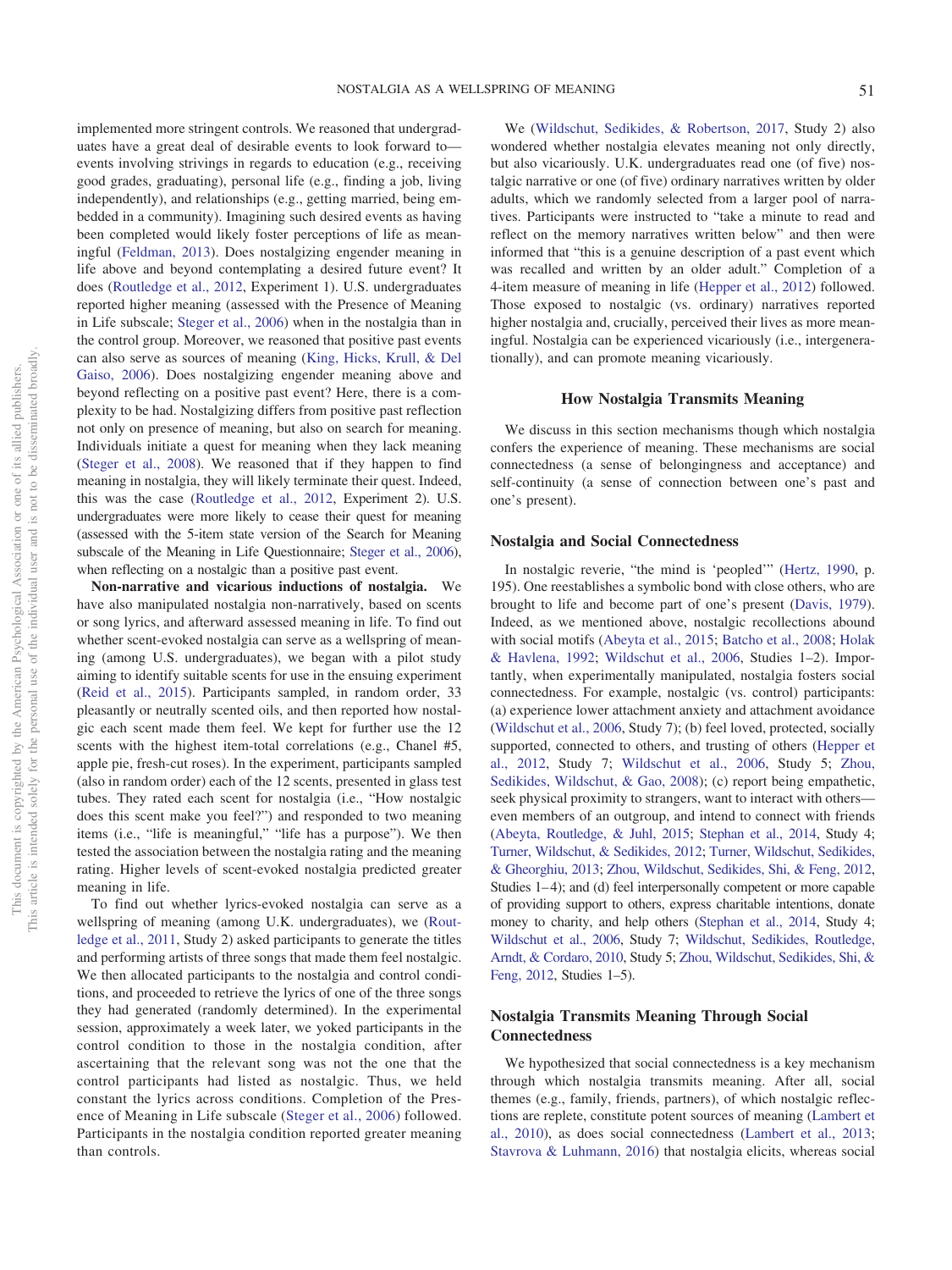disconnectedness (i.e., exclusion) saps meaning [\(Twenge, Cata](#page-12-16)[nese, & Baumeister, 2003;](#page-12-16) [Stillman et al., 2009;](#page-12-17) [Williams,](#page-12-18) [Cheung, & Choi, 2000\)](#page-12-18). Our hypothesis was supported. Dutch participants who experienced music-evoked nostalgia reported higher social connectedness (i.e., feeling loved) and meaning (i.e., life is worth living"), with social connectedness mediating the association between nostalgia and meaning [\(Routledge et al., 2011,](#page-11-10) Study 1). These findings were replicated in an experiment that manipulated nostalgia among U.K. participants with the Event Reflection Task [\(Routledge et al., 2011,](#page-11-10) Study 2). Social connectedness was assessed via the 24-item Social Provisions Scale [\(Cu](#page-9-18)[trona & Russell, 1987\)](#page-9-18), which comprises six provisions afforded by relationships: Attachment (e.g., "I have close relationships that provide me with a sense of security and emotional well-being"), Reliable Alliance (e.g., "There are people I can count on in an emergency"), Nurturance (e.g., "There are people who depend on me for help"), Reassurance of Worth (e.g., "There are people who admire my talents and abilities"), Guidance (e.g., "There is someone I could talk to about important decisions in my life"), and Social Integration (e.g., "I feel part of a group of people who share my attitudes and beliefs"). Meaning was assessed with the Presence of Meaning in Life subscale [\(Steger et al., 2006\)](#page-12-8). Nostalgic (vs. control) participants reported heightened social connectedness and meaning. Further, social connectedness mediated the effect of nostalgia on meaning.

# **Nostalgia-Elicited Social Connectedness Transmits Meaning Through Self-Continuity**

But how does nostalgia-elicited social connectedness serve as a platform for meaning? We reasoned that it does so through selfcontinuity [\(Sedikides, Wildschut, Gaertner, Routledge, & Arndt,](#page-12-19) [2008;](#page-12-19) [Sedikides, Wildschut, Routledge, & Arndt, 2015\)](#page-12-20). We hypothesized, in particular, that nostalgia-elicited social connectedness elevates self-continuity. The momentous events implicated in nostalgic reverie are typically cultural rituals or communal traditions [\(Berntsen & Rubin, 2004;](#page-9-3) [Zaragoza, 2013\)](#page-13-2). These events clarify one's life trajectory (i.e., how the person "got here from there," as in the case of a birthday celebration). More importantly, these events weave the narrative thread of relational attachments. For example, nostalgic remembrances of a childhood family Christmas may incite remembrances of other Christmases, culminating in a mental storyboard of one's relational attachments with family members over time. Such a storyboard will likely beget self-continuity. Similarly, nostalgic remembrances of one's first date during a wedding anniversary dinner may frame the relationship and one's self-concept across time and life phases. Such framing will likely strengthen self-continuity. Consistent with the above reasoning, experimentally manipulated nostalgia augments social connectedness, which in turn increases self-continuity [\(Sedikides et al., 2016\)](#page-11-12).

Furthermore, we hypothesized that nostalgia-elicited social connectedness elevates self-continuity, which in turn provides meaning in life. We mentioned above that nostalgizing refers to cultural rituals or communal traditions that bolster social connectedness, which strengthens self-continuity. The sense of one's life trajectory as continuous (rather than discrete), the perception of one's intimate relationships in historical context, and the realization of one's deeper life roots will likely confer meaning in life. We [\(Van](#page-12-21) [Tilburg, Sedikides, & Wildschut, 2017\)](#page-12-21) established the causal sequence from nostalgia-induced social connectedness through self-continuity to meaning (nostalgia  $\Rightarrow$  social connectedness  $\Rightarrow$ self-continuity  $\Rightarrow$  meaning) in two experiments. In one experiment, Dutch community members listened sequentially to a nostalgic and a happy (i.e., control) song, and then indicated their level of social connectedness (whether each song made them feel "connected to close others" and "loved"), self-continuity (whether each song made them feel "connected to your past" and "that there is continuity in your life"), and meaning (whether each song made them feel that "life is meaningful" and "life has a purpose"). As hypothesized, nostalgia-elicited social connectedness predicted self-continuity, which in turn predicted meaning in life. This pattern held above and beyond positive affect (whether each song made participant feel "happy" and "cheerful"). The results were replicated in the other experiment with a between-subjects manipulation of nostalgia, in which half of Dutch community members listened to a nostalgic song and half to a non-nostalgic song.

# **Downstream Consequences of Nostalgia-Induced Meaning**

We documented that nostalgia induces meaning in life, and we considered mechanisms though which this might happen. But what are the consequences of nostalgia-induced meaning? We elaborate on two such consequences: a motivational (i.e., goal pursuit) and a behavioral (i.e., turnover intentions).

#### **Motivational Consequence: Goal Pursuit**

Although nostalgia confers meaning, it is not clear that meaning will be related to motivation. Some authors have proposed so [\(Emmons, 2003;](#page-9-19) [Klinger, 1977\)](#page-10-20), and others illustrated a positive association between meaning and approach motivation, curiosity, or exploration [\(Steger et al., 2008\)](#page-12-6). We [\(Sedikides et al., 2017\)](#page-11-13) expanded this literature by testing the hypothesis that meaning in life (as induced by nostalgia) will be linked to motivation for goal pursuit.

In Experiment 1, we manipulated nostalgia among U.K. undergraduates with the Event Reflection Task. Subsequently, we assessed meaning in life with a 4-item measure [\(Hepper et al., 2012\)](#page-10-1). Finally, we assessed motivation for goal pursuit relying on a procedure developed by [Milyavskaya, Ianakieva, Foxen-Craft,](#page-11-15) [Colantuoni, and Koestner \(2012\),](#page-11-15) and adapted by [Stephan et al.](#page-12-22) [\(2015,](#page-12-22) Study 6). We instructed participants to write down five important goals and then identify the most important one. Next, we assessed goal-pursuit by instructing participants to respond to five statements regarding their most important goal (e.g., "I am motivated to pursue this goal," "I want to put more time and effort into pursuing this goal"). Nostalgia (vs. control) increased meaning in life. Also, nostalgia (vs. control) strengthened motivation to pursue one's most important goal. This finding is consistent with literature indicating that nostalgia elicits an approach orientation [\(Stephan et](#page-12-5) [al., 2014,](#page-12-5) Studies 3–5; see also [Baldwin & Landau, 2014\)](#page-9-16). More importantly, meaning in life mediated the effect of nostalgia on goal pursuit: Nostalgia augmented meaning in life, which in turn strengthened motivation for pursuit of one's most important goal. These effects were independent of positive affect ("happy," "in a good mood").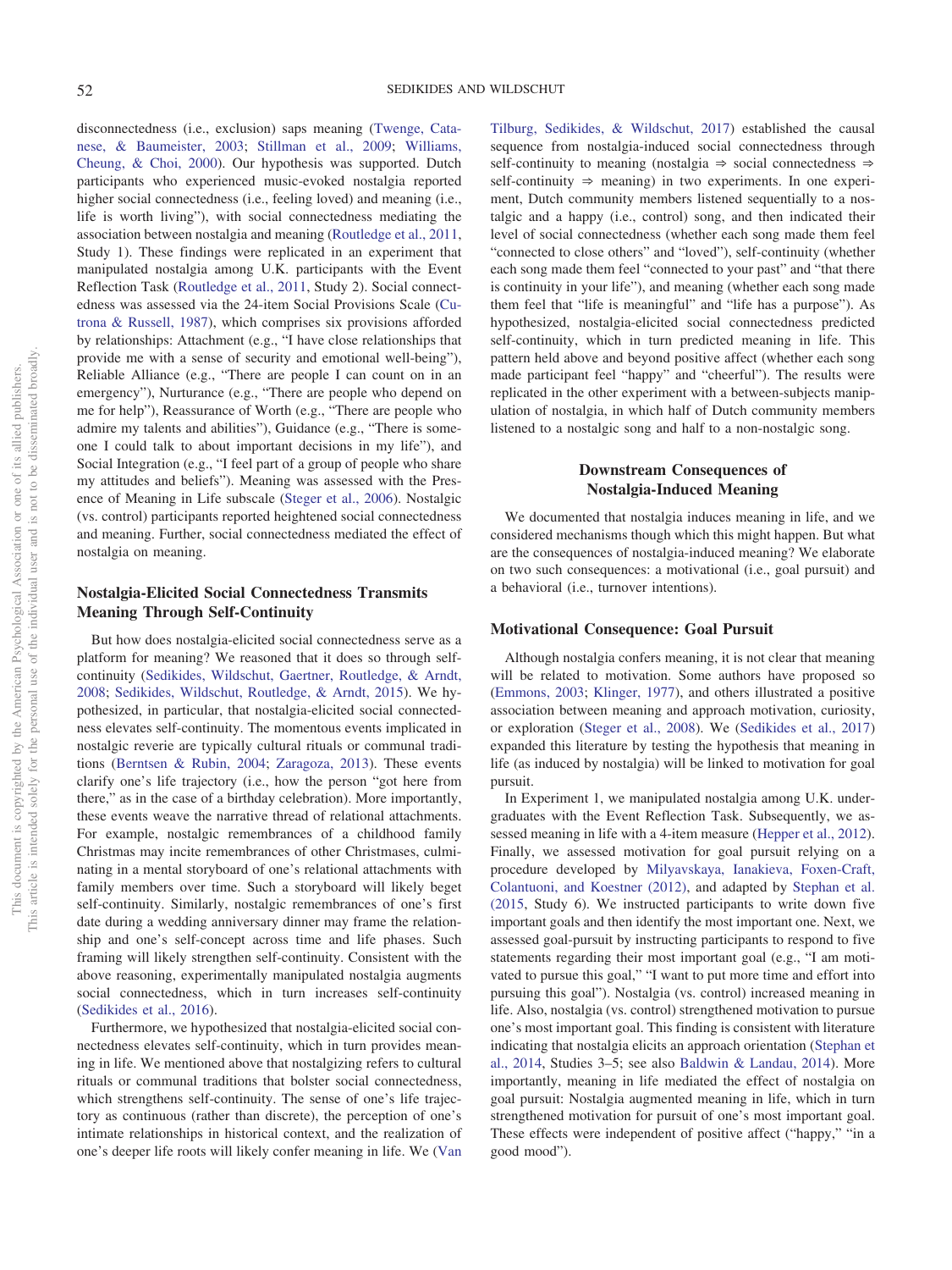In Experiment 2, we sought to replicate and clarify these findings. We tested a somewhat different hypothesis, namely whether nostalgia fortifies pursuit of one's most important goal, but not of one's least important goal. We asked Danish participants to write down six important goals they had set for the next weeks or months, and then to specify the most important and least important goal. Subsequently, we manipulated nostalgia with the Event Reflection Task, and instructed them to respond to the same five statements as in Experiment 1, but both for their most important goal and least important goal (in random order). Nostalgia augmented meaning in life (albeit marginally) and increased motivation for the most important, but not least important, goal. Crucially, nostalgia boosted motivation to pursue one's most important goal by augmenting meaning in life. These effects held controlling for positive affect ("happy," "in a good mood").

#### **Behavioral Consequence: Turnover Intentions**

As we mentioned, organizational nostalgia increases work meaning [\(Leunissen et al., 2016,](#page-10-10) Studies 2–3). But does work meaning, in turn, influence organizational outcomes? We focused, in particular, on turnover intentions, a proxy to turnover (the two variables are correlated at .50, according to meta-analytic evidence; [Steel & Ovalle, 1984;](#page-12-23) [Tett & Meyer, 1993\)](#page-12-24). Turnover can be costly, as it is accompanied by loss in human resource investment (e.g., training, expertise; [Ton & Huckman, 2008\)](#page-12-25), by lower job satisfaction [\(Krackhardt & Porter, 1985\)](#page-10-21) and productivity [\(Argote, Insko, Yovetich, & Romero, 1995\)](#page-9-20) among remaining employees, as well as by drop in company profits [\(Ton & Huck](#page-12-25)[man, 2008\)](#page-12-25). Thus, understanding the antecedents of turnover is highly relevant to organizational functioning. We examined, in two experiments, whether work meaning (induced by nostalgia) qualifies as an antecedent of turnover. Given that speculation has pointed to a negative association between work meaning and turnover intentions [\(Barrick, Mount, & Li, 2013;](#page-9-21) [Steger et al.,](#page-12-9) [2012\)](#page-12-9), we hypothesized that work meaning would mediate the effect of nostalgia on reduced turnover intentions.

This hypothesis was verified in two experiments. In an MTurk study involving U.S.-residing employees, we [\(Leunissen et al.,](#page-10-10) [2016,](#page-10-10) Study 2) manipulated organizational nostalgia (vs. control) with the Event Reflection Task and assessed work meaning with the Positive Meaning subscale of the Work and Meaning Inventory [\(Steger et al., 2012\)](#page-12-9). Finally, we assessed turnover intentions with five statements [\(Van Dick et al., 2004\)](#page-12-26), such as "I frequently think of quitting" and "I often study job offers in the daily press." Work meaning, as induced by organizational nostalgia, was associated with a reduction in turnover intention, and this effect was independent of PA. Here, we assessed positive affect by coding the content of participants' narratives with the Linguistic Inquiry and Word Count software (LIWC; [Pennebaker, Francis, & Booth,](#page-11-16) [2001\)](#page-11-16). We replicated these findings in Study 3 of Leunissen et al., which was identical to Study 2 in all ways but two: First, we assessed work meaning with the 10-item Work and Meaning Inventory [\(Steger et al., 2012\)](#page-12-9), and, second, we assessed positive affect via self-report ("happy," "in a good mood").

Besides turnover, another organizational ailment is burnout, defined as "a state of physical, emotional and mental exhaustion that results from long-term involvement in work situations that are emotionally demanding" [\(Schaufeli & Greenglass, 2001,](#page-11-17) p. 501).

At any given time, up to 10% of employees [\(Schaufeli & Buunk,](#page-11-18) [2003\)](#page-11-18) from all sectors [\(Kristensen, Borritz, Villadsen, & Chris](#page-10-22)[tensen, 2005\)](#page-10-22) are subject to severe burnout. Also, burnout impacts negatively on job satisfaction, absenteeism, and, importantly, turnover intentions [\(Schaufeli & Bakker, 2004\)](#page-11-19). We wondered whether work meaning, as induced by organizational nostalgia, would be more beneficial to employees high than low on burnout. Specifically, we hypothesized that organizational nostalgia would (a) augment work meaning more so among employees high (than low) on burnout, and (b) reduce turnover intentions via work meaning more so among employees high (than low) on burnout.

The hypotheses received experimental backing in an MTurk study testing U.S.-residing employees [\(Leunissen et al., 2016,](#page-10-10) Study 3). First, we assessed burnout with the 7-item Work Burnout subscale of the Copenhagen Burnout Inventory [\(Kristensen et al.,](#page-10-22) [2005\)](#page-10-22). Sample items are: "Do you feel burned out because of your work?" and "Do you feel worn out at the end of the working day?" Next, we manipulated organizational nostalgia with the Event Reflection Task, as in the prior experiment. Finally, we assessed work meaning with the 10-item Work and Meaning Inventory [\(Steger et al., 2012\)](#page-12-9). Organizational nostalgia infused work meaning more in high- than low-burnout employees, and organizational nostalgia curtailed turnover intentions, via increases in work meaning, among high-burnout employees only. These effect held after controlling for positive affect ("happy," "in a good mood").

# **Nostalgia Shields Against Existential Challenges**

In Saul [Bellow's \(1970\)](#page-9-22) novel *Mr. Sammler's Planet*, Wallace, one of the characters, asserts that nostalgic memories "keep the wolf of insignificance from the door" (p. 190). Similarly, [Davis](#page-9-9) [\(1979\)](#page-9-9) declared that nostalgia "quiet[s] our fears of the abyss" (p. 41). We concur that nostalgia, as a wellspring of meaning, has existential utility [\(Routledge, Sedikides, Wildschut, & Juhl, 2013\)](#page-11-20). It cushions against existential challenges (i.e., meaning threat, mortality threat), thus regulating psychological distress and contributing to psychological homeostasis [\(Wildschut et al., 2011\)](#page-12-2).

# **Meaning Threat**

Does threat to meaning in life lead to the spontaneous evocation of nostalgia, as a defensive response? We [\(Routledge et al., 2011,](#page-11-10) Study 3, p. 643) manipulated life meaninglessness among U.K. undergraduates. In the meaning-threat condition, participants read an essay arguing that life is meaningless: "There are approximately 7 billion people living on this planet. . . . The Earth is 5 billion years old and the average human life span across the globe is 68 years. What is 68 years of one person's rat-race compared with 5 billion years of history? We are no more significant than any other form of life in the universe." In the control condition, participants read an essay arguing that computers have limitations: "the computer never understood a word of this text. A computer does not comprehend what is stored in its 'memory' any more than a book in the library understands what it contains." The essays were of similar length, and were rated as equivalent on interest and originality. Participants then completed a 3-item measure of state nostalgia (e.g., "I feel nostalgic at the moment"; [Wildschut et al.,](#page-12-3) [2006\)](#page-12-3). Participants in the meaning-threat condition reported feeling more nostalgic than controls. The threat of a meaningless life evoked nostalgia.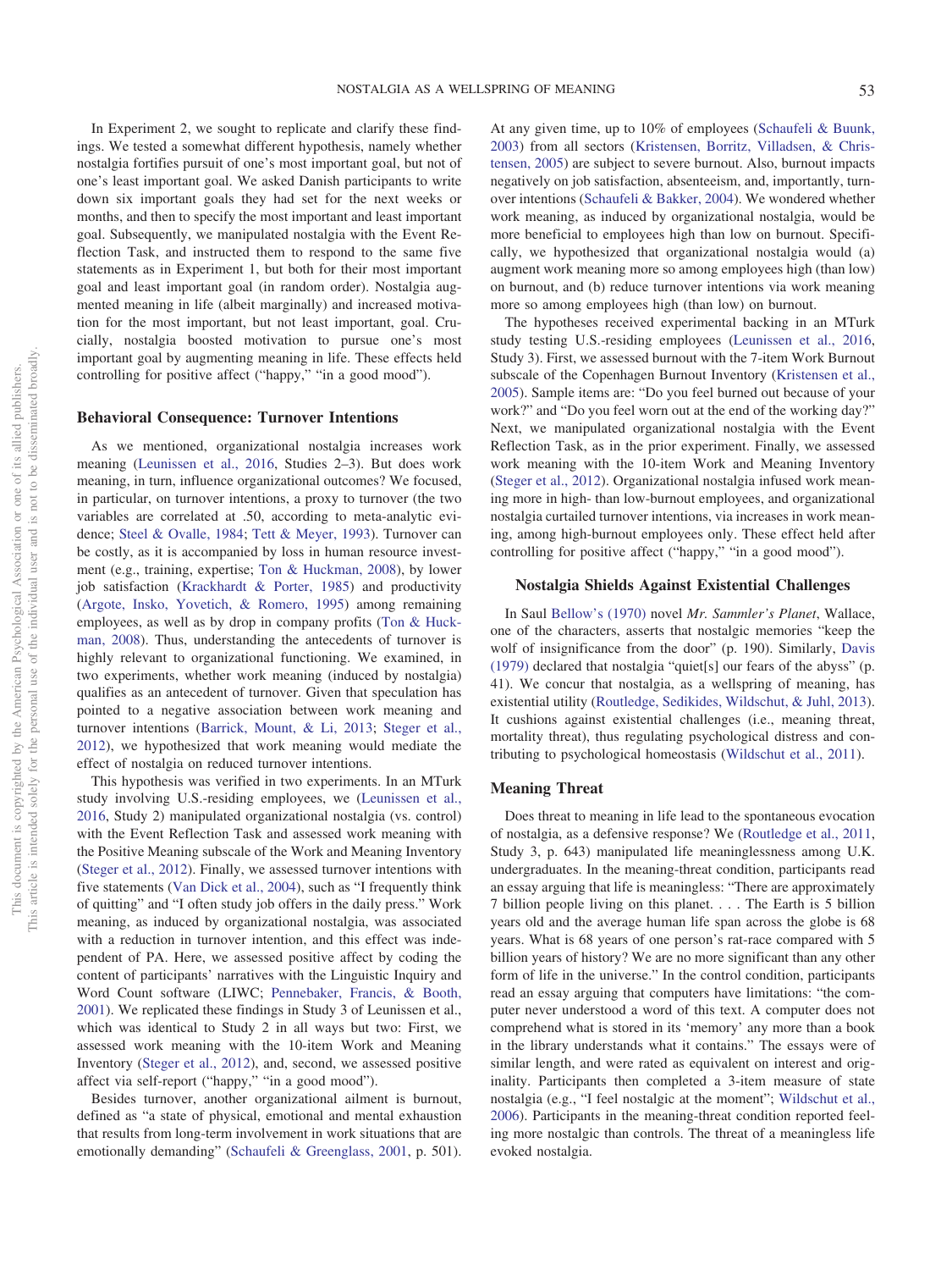We also wondered whether evoked nostalgia has the potential to offset threats to meaning in life. According to existential psychologists, a direct way to offset threat is to disparage the very same message and source that undercut meaning [\(Greenberg et al.,](#page-10-23) [1990\)](#page-10-23). We reasoned that, if nostalgia, as a psychological resource, safeguards the self from threat [\(Vess, Arndt, Routledge, Sedikides,](#page-12-27) [& Wildschut, 2012;](#page-12-27) [Van Dijke, Wildschut, Leunissen, &](#page-12-28) [Sedikides, 2015\)](#page-12-28), then boosting nostalgia would decrease defensive responding to that threat: There will be no need for defensiveness, because one will have nostalgia. To test this idea, we [\(Routledge et al., 2011,](#page-11-10) Study 4) manipulated nostalgia with the Event Reflection Task among U.K. undergraduates, and then introduced the abovementioned manipulation (i.e., life meaninglessness vs. computer limitations). Afterward, we gauged defensive responding through participants' reactions to the essay (two items; e.g., "The essay is convincing in its points") and the author (four items; e.g., "The author is a reliable source"). In the computer limitations condition, nostalgic participants did not differ from controls in intensity of defensive responding. However, in the life meaninglessness condition, nostalgic participants disparaged the essay and its author to a *lesser* degree than controls. Nostalgia relaxed defensive responding to meaning threat.

We have defined and operationalized meaning as presence of meaning or search for meaning. An alternative conception refers to making sense of the world in terms of fundamental relations between objects [\(Arndt et al., 2013\)](#page-9-8). For example, although representational art reinforces one's sense of meaning (i.e., all pieces of the puzzle are in place), surrealist art can disturb sense of meaning (i.e., objects do not follow typical patterns or structures). We [\(Routledge et al., 2012,](#page-11-14) Experiment 3) proceeded to operationalize meaning that way among U.S. undergraduates (as per [Proulx, Heine, & Vohs, 2010\)](#page-11-21). In the no meaning-threat condition, we presented participants with a representational painting (John Constable's *Landscape With a Double Rainbow*) depicting a rainbow. However, in the meaning-threat condition, we presented them with a Surrealist painting (Rene Magritte's *The Son of Man*) depicting a man whose face is partially obscured by a green apple. Next, we manipulated nostalgia with the Event Reflection Task (the control condition involved a positive event). Finally, participants completed the Presence of Meaning in Life subscale [\(Steger](#page-12-8) [et al., 2006\)](#page-12-8). When exposed to the representational painting, nostalgic and control participants did not differ in meaning. However, when exposed to the Surrealist painting, nostalgic participants reported higher meaning than controls. That is, the Surrealist art undermined meaning among control participants, but not among nostalgic participants. Nostalgia buffered against meaning loss.

# **Mortality Threat**

When faced with awareness of their mortality, individuals may revert to nostalgia, as a move toward meaning restoration. The rich repertoire of nostalgic remembrances may replenish the lost sense of meaning imparted by mortality threat. We addressed these issues in the context of mortality-prompted threats in four domains: meaning in life, collective identity, death thought accessibility, and death anxiety.

**Nostalgia shields against mortality-prompted threat to meaning in life.** We [\(Routledge, Arndt, Sedikides, & Wildschut,](#page-11-22) [2008,](#page-11-22) Experiment 1) examined, in a sample of U.S. undergradu-

ates, whether nostalgia—at the trait level—shields against threat to meaning in life prompted by reminders of one's mortality. We began by assessing dispositional nostalgia with eight items from the Time Perspective Inventory [\(Zimbardo & Boyd, 1999;](#page-13-3) e.g., "I get nostalgic about my childhood"). The manipulation followed [\(Rosenblatt, Greenberg, Solomon, Pyszczynski, & Lyon, 1989\)](#page-11-23). In the mortality salience condition, participants read: "Briefly describe the emotions that the thought of your own death arouses in you. Jot down, as specifically as you can, what you think will happen to you physically as you die and once you are physically dead." In the dental pain salience (i.e., control) condition, participants read similar instructions substituting "death" for "dental pain." Following a standard 3-min delay (intended to remove explicit death reminders from focal attention; [Arndt, Cook, &](#page-9-23) [Routledge, 2004\)](#page-9-23), we assessed meaning with 12 of the 18 No Meaning Scale items [\(Kunzendorf & Maguire, 1995\)](#page-10-24). These 12 items make no direct reference to death (e.g., "Life is cruel joke," "My place in the universe is like that of an insignificant speck of dust"). In the dental pain salience condition, high and low nostalgics did not differ on reported meaning in life. However, in the mortality salience condition, nostalgic participants expressed greater meaning in life than control. Although awareness of their mortality decreased meaning among controls, it did not do so among nostalgics. The latter managed to counter mortality threat, presumably by relying on their richer meaning reserves.

**Nostalgia shields against mortality-prompted threat to collective identity.** We [\(Juhl, Routledge, Arndt, Sedikides, & Wild](#page-10-25)[schut, 2010,](#page-10-25) Study 1) also examined, among U.S. (i.e., North Dakota State University) undergraduates, whether nostalgia shields against collective identity threat prompted by reminders of one's mortality. After completing the 8-item Time Perspective Inventory [\(Zimbardo & Boyd, 1999\)](#page-13-3), participants were exposed to the mortality salience versus dental pain salience manipulation [\(Rosenblatt et al., 1989\)](#page-11-23). Next, they read an essay, ostensibly written by a senior student, that degraded their collective identity: "North Dakota State University just is not that great of a college to be honest...I feel like I may have made a mistake by going to North Dakota State University." In the dental pain salience condition, high and low nostalgics did not differ in their defensiveness (i.e., negative evaluation of the essay). However, in the mortality salience condition, high (compared with low) nostalgics responded less defensively. High nostalgics were presumably better able to find meaning in their memories, thus thwarting the assault on their collective identity.

[Routledge, Juhl, Abeyta, and Roylance \(2014\)](#page-11-24) further tested whether nostalgia armors against mortality-prompted threat to national identity (Study 1) and religious identity (Study 2), among U.S. undergraduates. In Study 1, participants completed the Southampton Nostalgia Scale [\(Barrett et al., 2010;](#page-9-5) [Routledge et al.,](#page-11-22) [2008\)](#page-11-22), underwent a mortality salience versus extreme pain salience manipulation, and filled out a 3-item nationalistic sacrifice scale (e.g., "I would die for my nation"). In the extreme pain salience condition, low and high nostalgics did not differ on willingness for nationalistic sacrifice. However, in the mortality salience condition, high nostalgics were less inclined toward nationalistic sacrifice than low nostalgics. High nostalgics were less defensive of their national identity. In Study 2, participants worked on a word completion task [\(Greenberg, Pyszczynski, Solomon, Simon, &](#page-10-26) [Breus, 1994\)](#page-10-26) designed to assess level of death-thought accessibil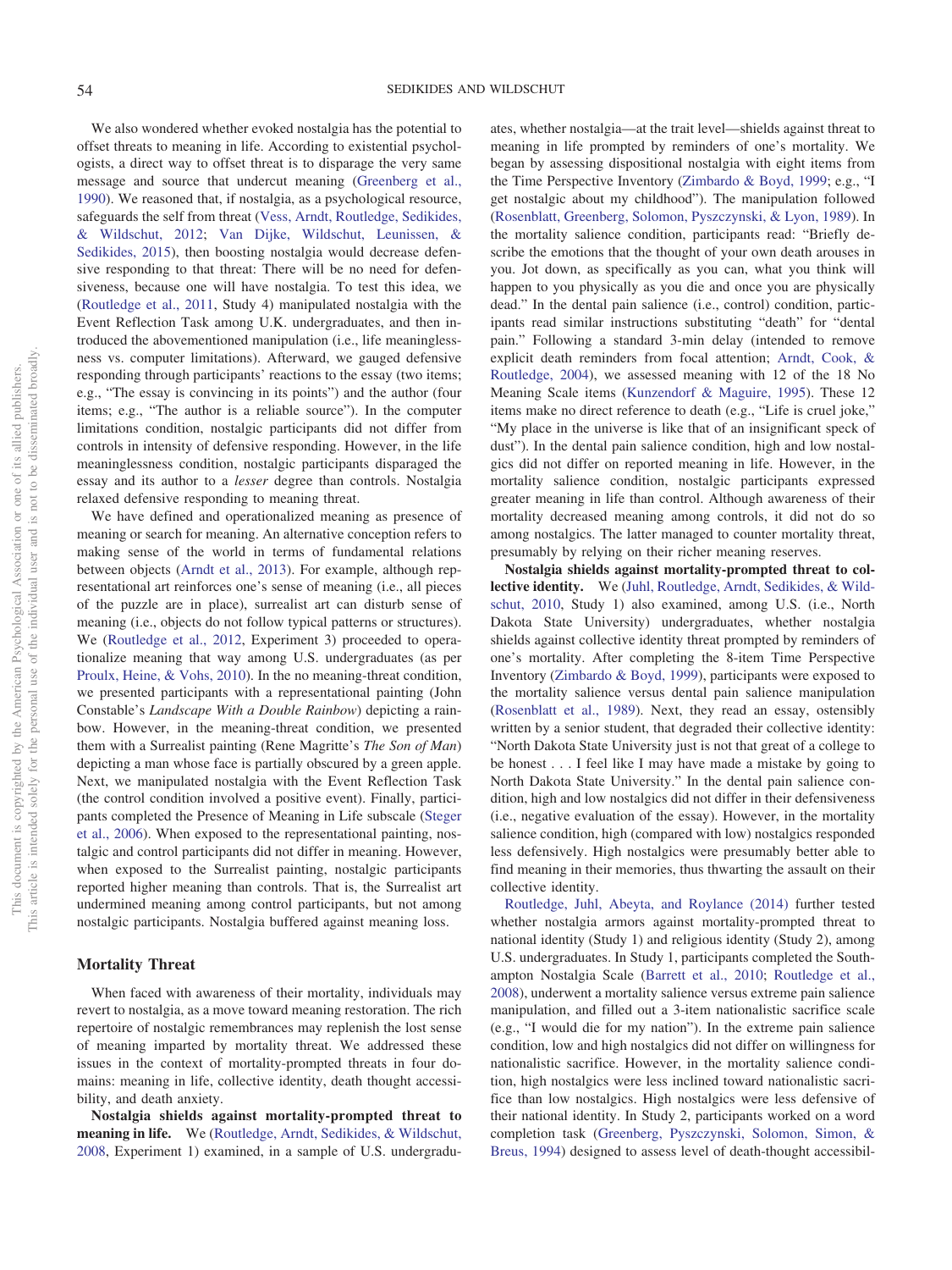ity. This task comprises 28 word fragments, six of which can be completed to form either a death-related word or a neutral word. For example, COFF<sub>-c</sub> can be completed as COFFIN or COFFEE. The sum of completed death-related words is taken as an index of death-thought accessibility. Following the manipulation of nostalgia with the Event Reflection Task, participants filled out a 3-item religious self-sacrifice scale (e.g., "I would die for my religion"). Control participants were more eager for religious self-sacrifice when death-thought accessibility was high than low—a defensive reaction. However, nostalgic participants did not differ in their eagerness for religious sacrifice, regardless of whether deaththought accessibility was high or low. High nostalgics were less defensive of their religious identity.

**Nostalgia shields against mortality-prompted accessibility of death thoughts.** We [\(Routledge et al., 2008,](#page-11-22) Experiment 2) wondered whether nostalgia guards against consequences of mortality awareness. For example, nostalgia may lessen the accessibility of death thoughts. In a sample of U.S. undergraduates, we assessed dispositional nostalgia (with the Southampton Nostalgia Scale), manipulated mortality awareness (mortality salience vs. dental pain salience), and measured death-thought accessibility with the abovementioned word completion task. Within the dental pain salience condition, nostalgia was unrelated to death-thought accessibility. However, within the mortality salience condition, increased nostalgia was associated with lower death-thought accessibility. Nostalgia armors against mortality awareness by combating death thoughts. We [\(Routledge et al., 2008,](#page-11-22) Experiment 3) replicated these findings, again in a sample of U.S. undergraduates, by manipulating instead of measuring nostalgia. Specifically, we started with the mortality salience versus dental pain salience manipulation, administered the Event Reflection Task, and measured death-thought accessibility. In the dental pain salience condition, death-thought accessibility did not vary between nostalgics and controls. However, in the mortality salience condition, nostalgia (relative to control) attenuated death-thought accessibility.

**Nostalgia armors against mortality-prompted death anxiety.** Does nostalgia go as far as alleviating death anxiety? We [\(Juhl et](#page-10-25) [al., 2010,](#page-10-25) Study 2) assessed dispositional nostalgia with the Southampton Nostalgia Scale, manipulated mortality awareness (mortality salience vs. extreme pain salience), and measured death anxiety using the Death of Self subscale of the Revised Collett-Lester Fear of Death Scale [\(Lester, 1990\)](#page-10-27), which comprises eight aspects of death (e.g., "the shortness of life," "the total isolation of death"), in a sample of U.S. undergraduates. Participants in the mortality salience (vs. extreme pain) condition manifested greater death anxiety when they were low, but not high, on nostalgia. Nostalgia fortifies against death anxiety.

# **Nostalgia Benefits Individuals With Meaning Deficits**

Nostalgia conveys wellbeing benefits to individuals with chronic or momentary deficits in meaning in life. These benefits pertain to three domains: vitality, stress, and boredom.

# **Vitality**

Meaning in life is positively related to wellbeing [\(King & Hicks,](#page-10-28) [2014;](#page-10-28) [Steger, 2014\)](#page-12-29). Put otherwise, persons with chronic deficits in meaning are vulnerable to poor wellbeing. We [\(Routledge et al.,](#page-11-10)

[2011,](#page-11-10) Study 5) operationalized (eudaemonic) wellbeing in terms of subjective vitality [\(Ryan & Deci, 2001;](#page-11-25) [Ryff, 1989\)](#page-11-26), which reflects a heightened sense of aliveness and energy for living. We wondered whether individuals with deficits (as opposed to surfeits) in meaning would be particularly likely to benefit from nostalgia. We started by assessing individual differences in meaning in life using the Purpose in Life scale [\(McGregor & Little, 1998\)](#page-11-11). Next, we manipulated nostalgia with the Event Reflection Task. Finally, we measured subjective vitality with the 7-item State Vitality scale [\(Ryan & Frederick, 1997;](#page-11-27) e.g., "At this moment, I feel alive and vital," "I am looking forward to each new day"). Nostalgia bestowed no subjective vitality benefits to individuals with meaning surfeits (consistent with mutual redundancy of nostalgia and high meaning). However, nostalgia augmented subjective vitality among individuals with meaning deficits.

## **Stress**

Persons with chronic meaning deficits are also vulnerable to stress under taxing conditions [\(Park, 2010;](#page-11-8) [Park & Folkman,](#page-11-28) [1997\)](#page-11-28). We wondered whether dispositional nostalgia qualifies as a resource for stress reduction. We [\(Routledge et al., 2011,](#page-11-10) Study 6) began by assessing individual differences in meaning in life with a single item ("My life has meaning"), although we included additional items, as fillers, to conceal the purpose of the experiment. Afterward, we manipulated nostalgia with the Event Reflection Task. Subsequently, we induced stress with the Trier Social Stress Test [\(Kirschbaum, Pirke, & Hellhammer, 1993\)](#page-10-29). This is a laboratory protocol consisting of public speaking task (i.e., convincing a selection panel of one's suitability for a vacant position) and a mental arithmetic task (i.e., subtracting serially, and as fast and accurately as possible, the number 17 from 2,023). The protocol produces reliably subjective psychological stress responses [\(Schlotz et al., 2008\)](#page-11-29). Immediately following this protocol, we assessed stress with a 3-item measure ("I feel . . .": "jittery," "fearful," "ashamed"). Nostalgia had no stress reduction benefits for individuals with meaning surfeits. However, nostalgia alleviated stress among individuals with meaning deficits. Nostalgia afforded those individuals the fortitude to maintain equanimity in a stressful environment.

## **Boredom**

Boredom is characterized by dissatisfaction, negative affect, and anxiety [\(Van Tilburg & Igou, 2012\)](#page-12-30). In addition, boredom entails purposelessness or lack of meaningful engagement [\(Van Tilburg &](#page-12-30) [Igou, 2012\)](#page-12-30). As such, the state of boredom is likely to instigate a quest for meaning [\(Steger et al., 2008\)](#page-12-6), a quest that nostalgia may satisfy. Stated otherwise, nostalgia will reinstitute meaning loss that derives from boredom.

We [\(Van Tilburg, Igou, & Sedikides, 2013\)](#page-12-31) tested these ideas in samples of Irish undergraduates and community members. Our first task was to ascertain that boredom leads to the spontaneous evocation of nostalgia. We manipulated boredom in two ways. First, we instructed participants to copy either 10 references (high boredom condition) or two references (low boredom condition) about concrete mixtures (Study 1). Second, we instructed participants to trace a line through either nine large spirals (high boredom condition) or three large spirals (low boredom condition; Studies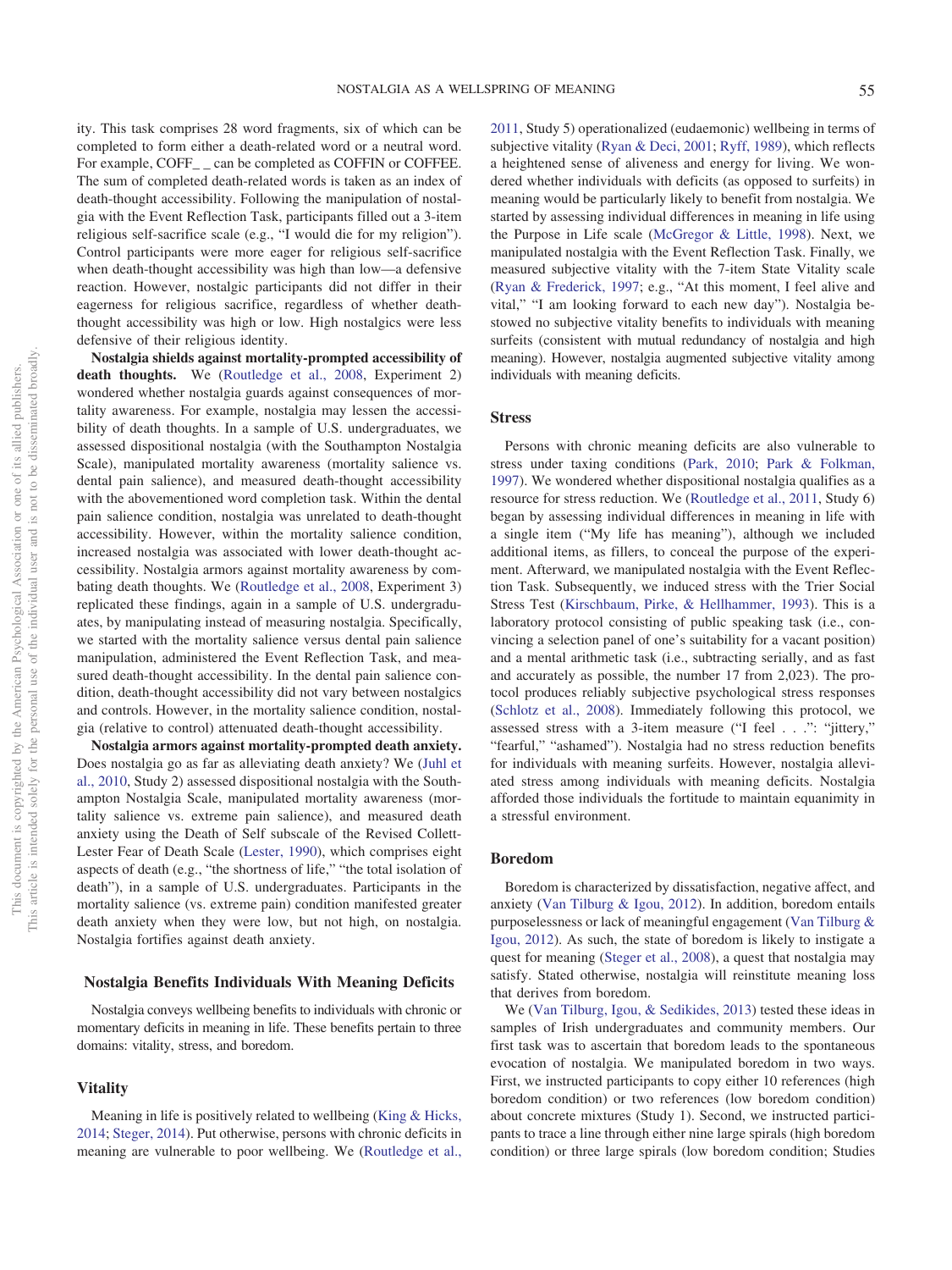2–3). In all cases, participants in the high (vs. low) boredom condition reported greater nostalgia, as assessed by a 3-item scale (e.g., "Right now, I am feeling quite nostalgic"; [Wildschut et al.,](#page-12-3) [2006\)](#page-12-3).

Boredom incites nostalgia, but does nostalgia in turn regulate meaning? We [\(Van Tilburg et al., 2013,](#page-12-31) Study 4) manipulated boredom (with the reference-copying task) and assessed meaning by asking participants if they felt doing something: "meaningful," "purposeful," "of significance," "valuable," and "that makes sense" [\(Van Tilburg & Igou, 2013\)](#page-12-32). We proceeded to assess nostalgia in a subtle manner. After instructing participants to retrieve a memory, we supplied them with five items that exemplified the content of nostalgic narratives [\(Wildschut et al., 2006,](#page-12-3) Studies 1–2) and invited them to indicate their agreement with each. The items were: "This memory revolves around a momentous event (e.g., graduation ceremony, birth of a child)," "This memory revolves around interactions with valued others," "This memory is about something that happened to me," "This memory involves the redemption or mitigation of a loss or disappointment," and "The content of this memory is rich." The results were revealing. Boredom intensified search for meaning and also increased nostalgia. Crucially, search for meaning mediated the effect of boredom on nostalgia: Bored participants became nostalgic when searching for meaning. We (Van Tilburg et al., Study 5) replicated these findings in the case of dispositional boredom ("How often do you experience boredom?" and "How prone are you to feeling bored?"), dispositional search for meaning (Search for Meaning subscale of the Meaning in Life Questionnaire; [Steger](#page-12-8) [et al., 2006\)](#page-12-8), and state nostalgia (state version of the Southampton Nostalgia Scale). Boredom was positively associated with search for meaning and nostalgia, and search for meaning predicted higher nostalgia.

In the final test of the meaning-regulation property of nostalgia, we [\(Van Tilburg et al., 2013,](#page-12-31) Study 6) manipulated boredom (with the reference-copying task) and then measured meaning reestablishment via nostalgia. Participants brought to mind an event from their past, wrote down four keywords, and stated the degree to which their recollections were nostalgic. Next, participants indicated how nostalgic they felt and whether their recollections imparted them with meaningfulness ("a sense of meaning," "a sense of purpose," "the impression that things make sense," "a sense of value," "a sense of significance."). Finally, they reported meaning in life (Presence of Meaning subscale of the Meaning in Life Questionnaire; [Steger et al., 2006\)](#page-12-8). We measured meaning in life, because our objective was to find out whether meaning was reinstituted. Boredom evoked nostalgia, as bored (vs. control) participants regarded their memories more nostalgic and felt more nostalgic. In turn, higher nostalgia strengthened meaningfulness, which led to meaning reinstitution (i.e., presence of meaning).

#### **Concluding Remarks**

We reviewed empirical evidence that nostalgia helps people find meaning in their lives. It does so primarily by fostering social connectedness, and secondarily by fostering self-continuity via social connectedness. Nostalgia-induced meaning in life facilitates the pursuit of one's important goals, and in particular of one's most important but not least important goal. Nostalgia has remarkable buffering qualities: It shields against meaning threat and also against mortality-induced threat to meaning in life, to collective identity, to death-thought accessibility, and to death anxiety. Finally, nostalgia offers psychological benefits to persons characterized by meaning deficits: It increases vitality, reduces stress, and regulates meaning-seeking in boredom.

What sort of meaning does nostalgia help people find? We argued and showed that nostalgia bolsters presence of meaning, that is, the sense that one's life is significant, purposeful, and coherent. We also demonstrated that an infusion of nostalgia terminates the search for meaning. Future research will need to address more precisely the changes in meaning that nostalgia might precipitate. For example, are these changes limited to an overall judgment of presence of meaning or do they involve the attainment of a deep and profound enlightenment of one's changing roles in developmental context, one's relevance to society, or indeed one's place in the universe? Also, do these changes apply equivalently to all three facets of meaning in life (i.e., significance, purposefulness, coherence; [King et al., 2016\)](#page-10-8) or to one of them (or a subset of them) more than the others [\(Martela & Steger, 2016\)](#page-11-30)?

We have illustrated that nostalgia serves as a wellspring of meaning, but these effects were arguably of short duration. Might nostalgia provide enduring answers to life meaninglessness or existential dilemmas? We speculate that it might. As we discussed, dispositional nostalgia covaries naturally with meaning in life [\(Batcho et al., 2008;](#page-9-12) [Leunissen et al., 2016,](#page-10-10) Study 1; [Routledge et](#page-11-10) [al., 2011,](#page-11-10) Preliminary Investigation, Study 1). More to the point, the infusion of nostalgia is not a one-off affair. For example, nostalgia can be reinstated through interventions. In such an intervention, [Kersten, Cox, and Van Enkevort \(2016,](#page-10-30) Study 3) manipulated nostalgia three times over the course of two weeks with the Event Reflection Task in a sample of U.S. undergraduates, and assessed a behavioral outcome, namely, physical activity. Nostalgic participants exhibited more intense physical activity than controls. Nostalgia can also be reinstated via self-regulation, especially in the face of adverse life circumstances. In those cases, people may find meaning in nostalgic reflection. In turn, nostalgic reflection may have long-term implications for psychological health [\(Baldwin, Biernat, & Landau, 2015;](#page-9-24) [Hepper, Wildschut,](#page-10-31) [Sedikides, Robertson, & Routledge, 2017;](#page-10-31) [Routledge, Wildschut,](#page-11-31) [Sedikides, & Juhl, 2013\)](#page-11-31). By affording meaningfulness, nostalgia may form the basis for feeling healthy and being confident in one's physical abilities [\(Abeyta & Routledge, 2016\)](#page-9-25), having more positive attitudes toward one's health [\(Kersten et al., 2016\)](#page-10-30), feeling more optimistic about one's health [\(Abeyta & Routledge, 2016;](#page-9-25) [Kersten et al., 2016\)](#page-10-30), eating healthily [\(McCabe, Vail, Arndt, &](#page-11-32) [Goldenberg, 2013\)](#page-11-32), engaging more consistently in physical activity [\(Kersten et al., 2016\)](#page-10-30), and perhaps having reduced mortality risk [\(Hill & Turiano, 2014\)](#page-10-32).

Although nostalgia aids life meaningfulness, we do not wish to advocate that nostalgia be the default option to restoring one's meaning in life. Here, a distinction by [Gardner, Pickett, and](#page-10-33) [Knowles \(2005\)](#page-10-33) is relevant. These authors differentiated between direct and indirect compensatory strategies. Direct strategies refer to addressing heads-on a psychological predicament. For example, if one feels lonely, one will seek out new relationships or repair existing ones, and, if one lacks meaning, one will pursue activities (intellectual, physical, or relational) that will likely elevate meaning. Indirect strategies refer to addressing psychological predicaments via cognitive representations. For example, the person who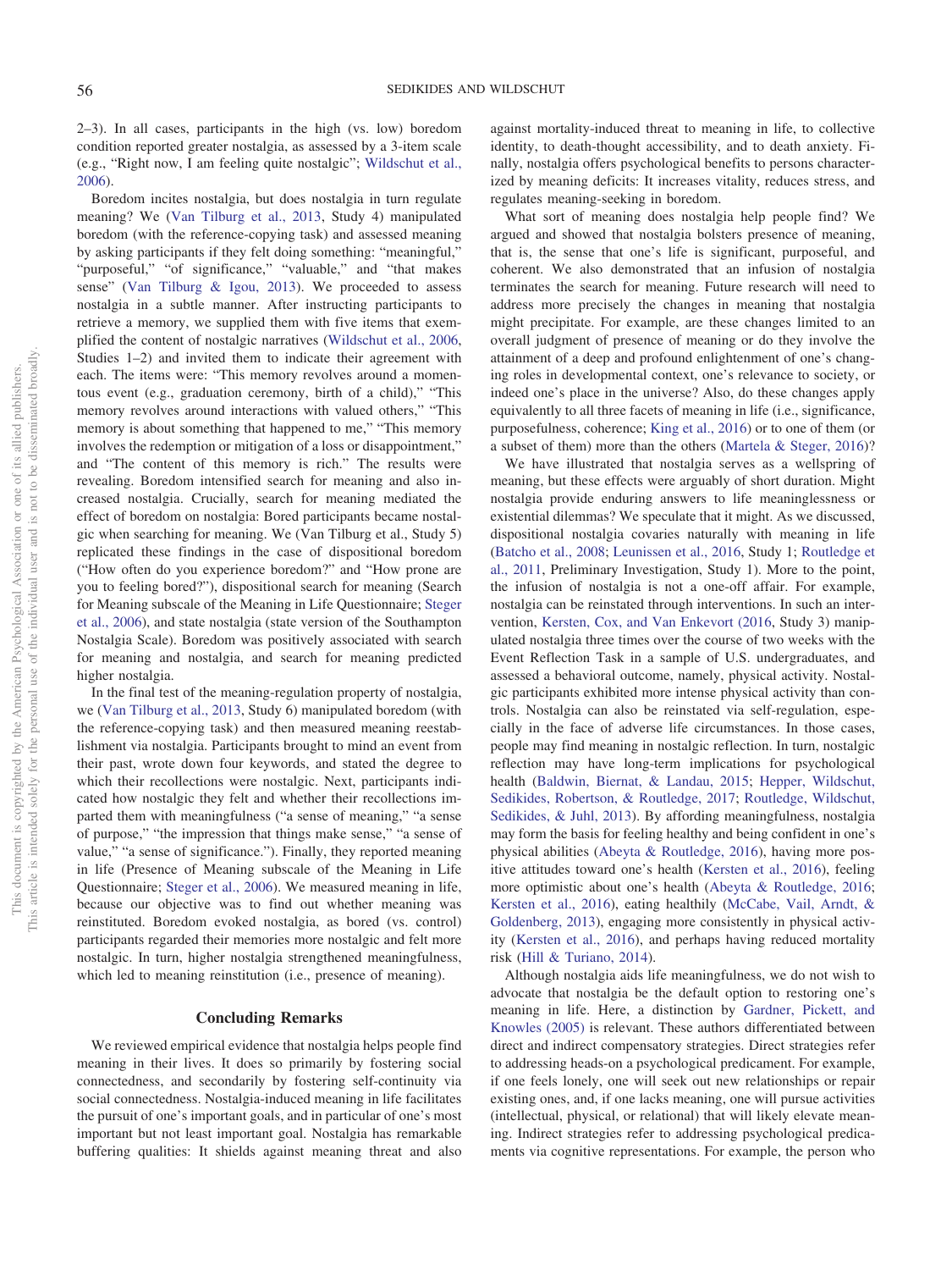is lonely will bring to mind close relationships in an effort to alleviate this discomforting state, and the person who lacks meaning will nostalgize in an attempt to replenish meaning. Thus, although nostalgia may not constitute a panacea, it does have the potential to fill in an immediate meaning gap in one's life when direct strategies are unavailable or costly.

And yet, one can be proactive in creating memories that will compose the fodder for nostalgia, and thus meaning. People report engaging in anticipatory nostalgia [\(Batcho & Shikh, 2016;](#page-9-26) [Cheung](#page-9-27) [et al., 2017\)](#page-9-27), especially for positive and personally relevant life experiences [\(Cheung et al., 2017\)](#page-9-27). Anticipatory nostalgia is associated with savoring [\(Cheung et al., 2017\)](#page-9-27), which is directly linked to the formation of nostalgic memories [\(Biskas et al., 2017\)](#page-9-28). Further, anticipatory nostalgia (about one's university) ahead of a life transition (i.e., graduation) predicts nostalgia about one's university life as well as self-esteem and social connectedness months later. Parenthetically, this is another example of nostalgia's potential to have long-term psychological consequences.

In conclusion, humans are prone to seeking and maintaining meaningfulness [\(Becker, 1971\)](#page-9-29). They do so, in part, via nostalgizing. By enriching people's lives with meaning, nostalgia contributes to motivated goal pursuit, psychological equanimity, and psychological or even physical health.

## **References**

- <span id="page-9-25"></span>Abeyta, A. A., & Routledge, C. (2016). Fountain of youth: The impact of nostalgia on youthfulness and implications for health. *Self and Identity, 15,* 356 –369. <http://dx.doi.org/10.1080/15298868.2015.1133452>
- <span id="page-9-17"></span>Abeyta, A. A., Routledge, C., & Juhl, J. (2015). Looking back to move forward: Nostalgia as a psychological resource for promoting relationship goals and overcoming relationship challenges. *Journal of Personality and Social Psychology, 109,* 1029 –1044. [http://dx.doi.org/10.1037/](http://dx.doi.org/10.1037/pspi0000036) [pspi0000036](http://dx.doi.org/10.1037/pspi0000036)
- <span id="page-9-2"></span>Abeyta, A., Routledge, C., Roylance, C., Wildschut, R. T., & Sedikides, C. (2015). Attachment-related avoidance and the social and agentic content of nostalgic memories. *Journal of Social and Personal Relationships, 32,* 406 – 413. <http://dx.doi.org/10.1177/0265407514533770>
- <span id="page-9-20"></span>Argote, L., Insko, C. A., Yovetich, N., & Romero, A. A. (1995). Group learning curves: The effects of turnover and task complexity on group performance. *Journal of Applied Social Psychology, 25,* 512–529. [http://](http://dx.doi.org/10.1111/j.1559-1816.1995.tb01765.x) [dx.doi.org/10.1111/j.1559-1816.1995.tb01765.x](http://dx.doi.org/10.1111/j.1559-1816.1995.tb01765.x)
- <span id="page-9-23"></span>Arndt, J., Cook, A., & Routledge, C. (2004). The blueprint of terror management: Understanding the cognitive architecture of psychological defense against the awareness of death. In J. Greenberg, S. L. Koole, & T. Pyszczynski (Eds.), *Handbook of experimental existential psychology* (pp. 35–53). New York, NY: Guilford Press.
- <span id="page-9-8"></span>Arndt, J., Landau, M. J., Vail, K. E., & Vess, M. (2013). An edifice for enduring personal value: A terror management perspective on the human quest for multilevel meaning. In K. D. Markman, T. Proulx, & M. J. Lindberg (Eds.), *The psychology of meaning* (pp. 49-69). New York, NY: APA books. <http://dx.doi.org/10.1037/14040-003>
- <span id="page-9-24"></span>Baldwin, M., Biernat, M., & Landau, M. J. (2015). Remembering the real me: Nostalgia offers a window to the intrinsic self. *Journal of Personality and Social Psychology, 108,* 128 –147. [http://dx.doi.org/10.1037/](http://dx.doi.org/10.1037/a0038033) [a0038033](http://dx.doi.org/10.1037/a0038033)
- <span id="page-9-16"></span>Baldwin, M., & Landau, M. J. (2014). Exploring nostalgia's influence on psychological growth. *Self and Identity, 13,* 162–177. [http://dx.doi.org/](http://dx.doi.org/10.1080/15298868.2013.772320) [10.1080/15298868.2013.772320](http://dx.doi.org/10.1080/15298868.2013.772320)
- <span id="page-9-5"></span>Barrett, F. S., Grimm, K. J., Robins, R. W., Wildschut, T., Sedikides, C., & Janata, P. (2010). Music-evoked nostalgia: Affect, memory, and personality. *Emotion, 10,* 390 – 403. <http://dx.doi.org/10.1037/a0019006>
- <span id="page-9-21"></span>Barrick, M. R., Mount, M. K., & Li, N. (2013). The theory of purposeful work behavior: The role of personality, higher-order goals, and job characteristics. *The Academy of Management Review, 38,* 132–153. <http://dx.doi.org/10.5465/amr.2010.0479>
- <span id="page-9-13"></span>Batcho, K. I. (1995). Nostalgia: A psychological perspective. *Perceptual and Motor Skills, 80,* 131–143. [http://dx.doi.org/10.2466/pms.1995.80.1](http://dx.doi.org/10.2466/pms.1995.80.1.131) [.131](http://dx.doi.org/10.2466/pms.1995.80.1.131)
- <span id="page-9-4"></span>Batcho, K. I. (2007). Nostalgia and the emotional tone and content of song lyrics. *The American Journal of Psychology, 120,* 361–381.
- <span id="page-9-0"></span>Batcho, K. I. (2013a). Nostalgia: The bittersweet history of a psychological concept. *History of Psychology, 16,* 165–176. [http://dx.doi.org/10.1037/](http://dx.doi.org/10.1037/a0032427) [a0032427](http://dx.doi.org/10.1037/a0032427)
- <span id="page-9-1"></span>Batcho, K. I. (2013b). Nostalgia: Retreat or support in difficult times? *The American Journal of Psychology, 126,* 355–367. [http://dx.doi.org/10](http://dx.doi.org/10.5406/amerjpsyc.126.3.0355) [.5406/amerjpsyc.126.3.0355](http://dx.doi.org/10.5406/amerjpsyc.126.3.0355)
- <span id="page-9-12"></span>Batcho, K. I., DaRin, M. L., Nave, A. M., & Yaworsky, R. R. (2008). Nostalgia and identity in song lyrics. *Psychology of Aesthetics, Creativity, and the Arts, 2,* 236 –244. [http://dx.doi.org/10.1037/1931-3896.2.4](http://dx.doi.org/10.1037/1931-3896.2.4.236) [.236](http://dx.doi.org/10.1037/1931-3896.2.4.236)
- <span id="page-9-26"></span>Batcho, K. I., & Shikh, S. (2016). Anticipatory nostalgia: Missing the present before it's gone. *Personality and Individual Differences, 98,* 75– 84. <http://dx.doi.org/10.1016/j.paid.2016.03.088>
- <span id="page-9-6"></span>Baumeister, R. F. (1991). *Meanings of life*. New York, NY: Guilford Press.
- <span id="page-9-7"></span>Baumeister, R. F., Vohs, K. D., Aaker, J., & Garbinsky, E. N. (2013). Some key differences between a happy life and a meaningful life. *The Journal of Positive Psychology, 8,* 505–516. [http://dx.doi.org/10.1080/17439760](http://dx.doi.org/10.1080/17439760.2013.830764) [.2013.830764](http://dx.doi.org/10.1080/17439760.2013.830764)
- <span id="page-9-29"></span>Becker, E. (1971). *The birth and death of meaning*. New York, NY: Free Press.
- <span id="page-9-22"></span>Bellow, S. (1970). *Mr. Sammler's planet*. New York, NY: Viking Press.
- <span id="page-9-3"></span>Berntsen, D., & Rubin, D. C. (2004). Cultural life scripts structure recall from autobiographical memory. *Memory & Cognition, 32, 427-442*. <http://dx.doi.org/10.3758/BF03195836>
- <span id="page-9-28"></span>Biskas, M., Cheung, W.-Y., Juhl, J., Sedikides, C., Wildschut, T., & Hepper, E. G. (2017). *The prologue of nostalgia: Savoring provides the foundation for nostalgic memories, whereas nostalgia points optimistically towards the future*. Manuscript submitted for publication.
- <span id="page-9-10"></span>Campbell, D. T., & Fiske, D. W. (1959). Convergent and discriminant validation by the multitrait-multimethod matrix. *Psychological Bulletin, 56,* 81–105. <http://dx.doi.org/10.1037/h0046016>
- <span id="page-9-27"></span>Cheung, W.-Y., Hepper, E. G., Wildschut, T., Sedikides, C., Reid, C. A., & Green, J. D. (2017). *Anticipatory nostalgia: Looking forward to looking back*. Unpublished manuscript, University of Winchester.
- <span id="page-9-14"></span>Cheung, W.-Y., Sedikides, C., & Wildschut, T. (2016). Induced nostalgia increases optimism (via social connectedness and self-esteem) among individuals high, but not low, in trait nostalgia. *Personality and Individual Differences, 90,* 283–288. [http://dx.doi.org/10.1016/j.paid.2015](http://dx.doi.org/10.1016/j.paid.2015.11.028) [.11.028](http://dx.doi.org/10.1016/j.paid.2015.11.028)
- <span id="page-9-11"></span>Cheung, W.-Y., Sedikides, C., & Wildschut, T. (2017). Nostalgia proneness and reduced prejudice. *Personality and Individual Differences, 109,* 89 –97. <http://dx.doi.org/10.1016/j.paid.2016.12.045>
- <span id="page-9-15"></span>Cheung, W.-Y., Wildschut, T., Sedikides, C., Hepper, E. G., Arndt, J., & Vingerhoets, A. J. J. M. (2013). Back to the future: Nostalgia increases optimism. *Personality and Social Psychology Bulletin, 39,* 1484 –1496. <http://dx.doi.org/10.1177/0146167213499187>
- <span id="page-9-18"></span>Cutrona, C. E., & Russell, D. (1987). The provisions of social relationships and adaptation to stress. In W. H. Jones & D. Perlman (Eds.), *Advances* in personal relationships (Vol. 1, pp. 37-67). Greenwich, CT: JAI Press.
- <span id="page-9-9"></span>Davis, F. (1979). *Yearning for yesterday: A sociology of nostalgia*. New York, NY: The Free Press.
- <span id="page-9-19"></span>Emmons, R. A. (2003). Personal goals, life meaning, and virtue: Wellsprings of a positive life. In C. L. M. Keyes & J. Haidt (Eds.), *Flourishing: Positive psychology and the life well-lived. Washington,* DC: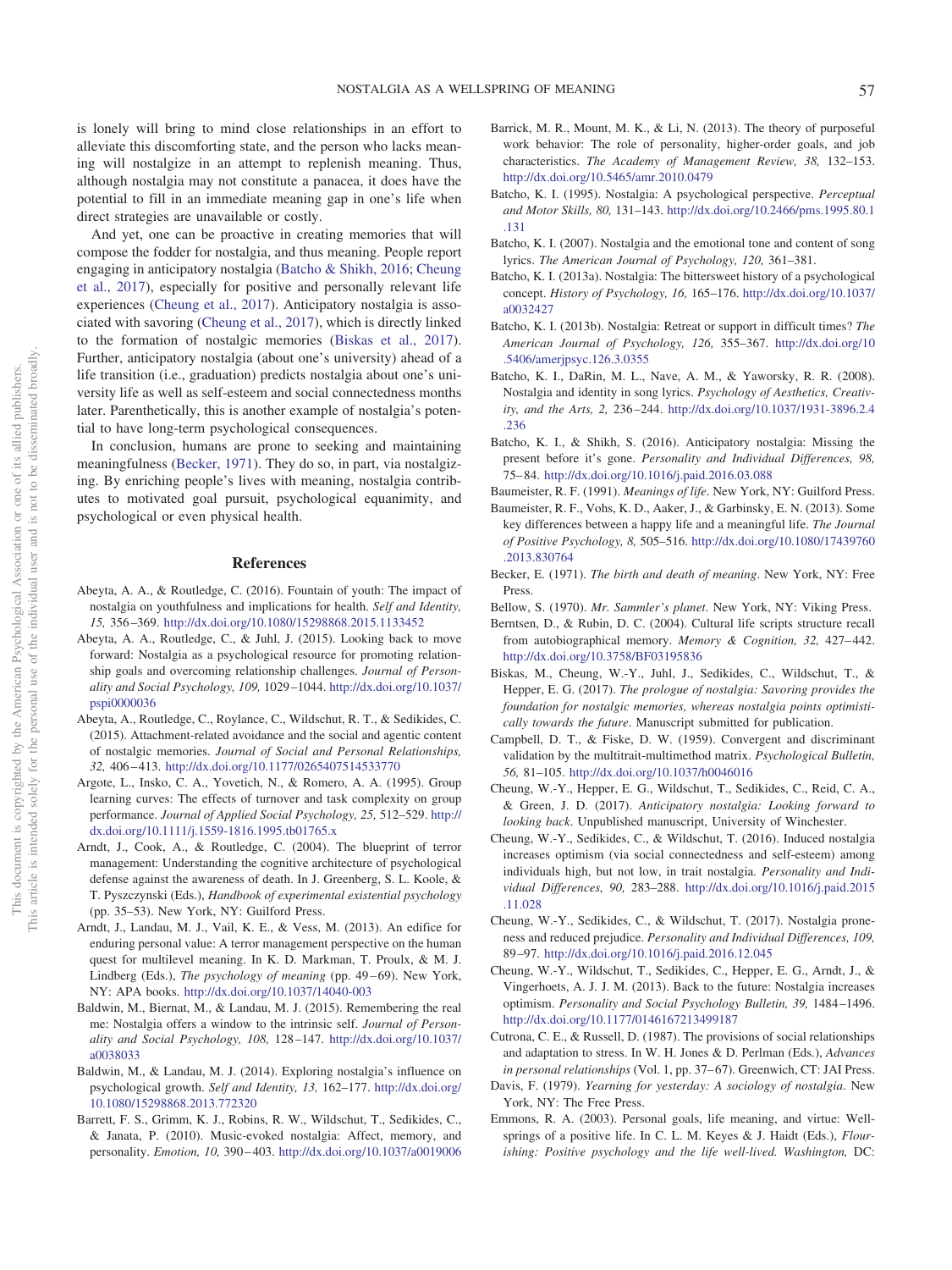American Psychological Association. [http://dx.doi.org/10.1037/10594-](http://dx.doi.org/10.1037/10594-005) [005](http://dx.doi.org/10.1037/10594-005)

- <span id="page-10-14"></span>Feldman, D. B. (2013). The meaning of hope and vice versa: Goal-directed thinking and the construction of a meaningful life. In J. A. Hicks & C. Routledge (Eds.), *The experience of meaning in life: Perspectives from the psychological sciences* (pp. 141–150). New York, NY: Springer. [http://dx.doi.org/10.1007/978-94-007-6527-6\\_11](http://dx.doi.org/10.1007/978-94-007-6527-6_11)
- <span id="page-10-7"></span>Frankl, V. (2006). *Man's search for meaning*. Boston, MA: Beacon Press. (Original work published 1959)
- <span id="page-10-13"></span>Gabriel, Y. (1993). Organizational nostalgia: Reflections on 'The Golden Age'. In S. Fineman (Ed.), *Emotion in organizations* (pp. 118-141). London, UK: Sage.
- <span id="page-10-33"></span>Gardner, W. L., Pickett, C. L., & Knowles, M. L. (2005). Social snacking and shielding: Using social symbols, selves, and surrogates in the service of belongingness needs. In K. D. Williams, J. P. Forgas, & W. von Hippel (Eds.), *The social outcast: Ostracism, social exclusion, rejection, and bullying* (pp. 227–241). New York, NY: Psychology Press.
- <span id="page-10-23"></span>Greenberg, J., Pyszczynski, T., Solomon, S., Rosenblatt, A., Veeder, M., Kirkland, S., & Lyon, D. (1990). Evidence for terror management theory II: The effects of mortality salience on reactions to those who threaten or bolster the cultural worldview. *Journal of Personality and Social Psychology, 58,* 308 –318. <http://dx.doi.org/10.1037/0022-3514.58.2.308>
- <span id="page-10-26"></span>Greenberg, J., Pyszczynski, T., Solomon, S., Simon, L., & Breus, M. (1994). Role of consciousness and accessibility of death-related thoughts in mortality salience effects. *Journal of Personality and Social Psychology, 67,* 627– 637. <http://dx.doi.org/10.1037/0022-3514.67.4.627>
- <span id="page-10-3"></span>Havlena, W. J., & Holak, S. L. (1991). A time-allocation analysis of nostalgia-evoking events. In Chabat, J. C., & Venkatesan, M. V. (Eds.), *Proceedings of the VIIth John-Labatt marketing research seminar, time and Consumer behavior*. Université du Québec a` Montréal, Montreal, Canada.
- <span id="page-10-1"></span>Hepper, E. G., Ritchie, T. D., Sedikides, C., & Wildschut, T. (2012). Odyssey's end: Lay conceptions of nostalgia reflect its original Homeric meaning. *Emotion, 12,* 102–119. <http://dx.doi.org/10.1037/a0025167>
- <span id="page-10-2"></span>Hepper, E. G., Wildschut, T., Sedikides, C., Ritchie, T. D., Yung, Y.-F., Hansen, N.,... Zhou, X. (2014). Pancultural nostalgia: Prototypical conceptions across cultures. *Emotion, 14,* 733–747. [http://dx.doi.org/10](http://dx.doi.org/10.1037/a0036790) [.1037/a0036790](http://dx.doi.org/10.1037/a0036790)
- <span id="page-10-31"></span>Hepper, E. G., Wildschut, T., Sedikides, C., Robertson, S., & Routledge, C. (2017). *The time capsule: Nostalgia shields wellbeing from limited time horizons*. Manuscript submitted for publication.
- <span id="page-10-16"></span>Hertz, D. G. (1990). Trauma and nostalgia: New aspects on the coping of aging Holocaust survivors. *Israel Journal of Psychiatry and Related Sciences, 27,* 189 –198.
- <span id="page-10-12"></span>Hicks, J. A., & King, L. A. (2008). Religious commitment and positive mood as information about meaning in life. *Journal of Research in Personality, 42,* 43–57. <http://dx.doi.org/10.1016/j.jrp.2007.04.003>
- <span id="page-10-5"></span>Hicks, J. A., & Routledge, C. (Eds.). (2013). *The experience of meaning in life: Perspectives from the psychological sciences*. New York, NY: Springer. <http://dx.doi.org/10.1007/978-94-007-6527-6>
- <span id="page-10-32"></span>Hill, P. L., & Turiano, N. A. (2014). Purpose in life as a predictor of mortality across adulthood. *Psychological Science, 25,* 1482–1486. <http://dx.doi.org/10.1177/0956797614531799>
- <span id="page-10-0"></span>Hofer, J. (1934). Medical dissertation on nostalgia. (C. K. Anspach, Trans.). *Bulletin of the History of Medicine, 2,* 376 –391. (Original work published 1688)
- <span id="page-10-17"></span>Holak, S. L., & Havlena, W. J. (1992). Nostalgia: An exploratory study of themes and emotions in the nostalgic experience. *Advances in Consumer Research Association for Consumer Research (U.S.), 19,* 380 –386.
- <span id="page-10-4"></span>Holak, S. L., & Havlena, W. J. (1998). Feelings, fantasies, and memories: An examination of the emotional components of nostalgia. *Journal of Business Research, 42,* 217–226. [http://dx.doi.org/10.1016/S0148-](http://dx.doi.org/10.1016/S0148-2963%2897%2900119-7) [2963\(97\)00119-7](http://dx.doi.org/10.1016/S0148-2963%2897%2900119-7)
- <span id="page-10-25"></span>Juhl, J., Routledge, C., Arndt, J., Sedikides, C., & Wildschut, T. (2010). Fighting the future with the past: Nostalgia buffers existential threat. *Journal of Research in Personality, 44,* 309 –314. [http://dx.doi.org/10](http://dx.doi.org/10.1016/j.jrp.2010.02.006) [.1016/j.jrp.2010.02.006](http://dx.doi.org/10.1016/j.jrp.2010.02.006)
- <span id="page-10-30"></span>Kersten, M., Cox, C. R., & Van Enkevort, E. A. (2016). An exercise in nostalgia: Nostalgia promotes health optimism and physical activity. *Psychology & Health, 31,* 1166 –1181. [http://dx.doi.org/10.1080/088](http://dx.doi.org/10.1080/08870446.2016.1185524) [70446.2016.1185524](http://dx.doi.org/10.1080/08870446.2016.1185524)
- <span id="page-10-8"></span>King, L. A., Heintzelman, S. J., & Ward, S. J. (2016). Beyond the search for meaning: A contemporary science of the experience of meaning in life. *Current Directions in Psychological Science, 25,* 211–216. [http://](http://dx.doi.org/10.1177/0963721416656354) [dx.doi.org/10.1177/0963721416656354](http://dx.doi.org/10.1177/0963721416656354)
- <span id="page-10-28"></span>King, L. A., & Hicks, J. A. (2014). Positive affect and meaning in life: The intersection of hedonism and Eudaimonia. In P. T. P. Wong (Ed.), *The human quest for meaning: Theories, research, and applications* (2nd ed., pp. 125–142). New York, NY: Routledge.
- <span id="page-10-15"></span>King, L. A., Hicks, J. A., Krull, J. L., & Del Gaiso, A. K. (2006). Positive affect and the experience of meaning in life. *Journal of Personality and Social Psychology, 90,* 179 –196. [http://dx.doi.org/10.1037/0022-3514](http://dx.doi.org/10.1037/0022-3514.90.1.179) [.90.1.179](http://dx.doi.org/10.1037/0022-3514.90.1.179)
- <span id="page-10-29"></span>Kirschbaum, C., Pirke, K.-M., & Hellhammer, D. H. (1993). The 'Trier Social Stress Test'—a tool for investigating psychobiological stress responses in a laboratory setting. *Neuropsychobiology*, 28, 76-81. <http://dx.doi.org/10.1159/000119004>
- <span id="page-10-20"></span>Klinger, E. (1977). *Meaning and void: Inner experience and the incentives in people's lives*. Minneapolis, MN: University of Minnesota Press.
- <span id="page-10-21"></span>Krackhardt, D., & Porter, L. W. (1985). When friends leave: A structural analysis of the relationship between turnover and stayers' attitudes. *Administrative Science Quarterly, 30,* 242–261. [http://dx.doi.org/10](http://dx.doi.org/10.2307/2393107) [.2307/2393107](http://dx.doi.org/10.2307/2393107)
- <span id="page-10-9"></span>Krause, N., & Hayward, R. D. (2014). Assessing stability and change in a second-order confirmatory factor model of meaning in life. *Journal of Happiness Studies, 15,* 237–253. [http://dx.doi.org/10.1007/s10902-013-](http://dx.doi.org/10.1007/s10902-013-9418-y) [9418-y](http://dx.doi.org/10.1007/s10902-013-9418-y)
- <span id="page-10-22"></span>Kristensen, T. S., Borritz, M., Villadsen, E., & Christensen, K. B. (2005). The Copenhagen Burnout Inventory: A new tool for the assessment of burnout. *Work & Stress, 19,* 192–207. [http://dx.doi.org/10.1080/0267](http://dx.doi.org/10.1080/02678370500297720) [8370500297720](http://dx.doi.org/10.1080/02678370500297720)
- <span id="page-10-24"></span>Kunzendorf, R. G., & Maguire, D. (1995). *Depression: The reality of "no meaning" versus the delusion of negative meaning*. Unpublished manuscript, University of Massachusetts.
- <span id="page-10-18"></span>Lambert, N. M., Stillman, T. F., Baumeister, R. F., Fincham, F. D., Hicks, J. A., & Graham, S. M. (2010). Family as a salient source of meaning in young adulthood. *The Journal of Positive Psychology, 5,* 367–376. <http://dx.doi.org/10.1080/17439760.2010.516616>
- <span id="page-10-19"></span>Lambert, N. M., Stillman, T. F., Hicks, J. A., Kamble, S., Baumeister, R. F., & Fincham, F. D. (2013). To belong is to matter: Sense of belonging enhances meaning in life. *Personality and Social Psychology Bulletin, 39,* 1418 –1427. <http://dx.doi.org/10.1177/0146167213499186>
- <span id="page-10-11"></span>Lasaleta, J. D., Sedikides, C., & Vohs, K. D. (2014). Nostalgia weakens the desire for money. *Journal of Consumer Research, 41,* 713–729. [http://](http://dx.doi.org/10.1086/677227) [dx.doi.org/10.1086/677227](http://dx.doi.org/10.1086/677227)
- <span id="page-10-27"></span>Lester, D. (1990). The Collett-Lester fear of death scale: The original version and a revision. *Death Studies, 14,* 451– 468. [http://dx.doi.org/10](http://dx.doi.org/10.1080/07481189008252385) [.1080/07481189008252385](http://dx.doi.org/10.1080/07481189008252385)
- <span id="page-10-10"></span>Leunissen, J. M., Sedikides, C., Wildschut, T., & Cohen, T. R. (2016). Organizational nostalgia increases work meaning and mitigates the negative effects of burnout on turnover intentions. *Journal of Occupational Health Psychology*. Advance online publication. [http://dx.doi.org/](http://dx.doi.org/10.1037/ocp0000059) [10.1037/ocp0000059](http://dx.doi.org/10.1037/ocp0000059)
- <span id="page-10-6"></span>Markman, K., Proulx, T., & Lindberg, M. (Eds.). (2013). *The psychology of meaning*. Washington, DC: American Psychological Association. <http://dx.doi.org/10.1037/14040-000>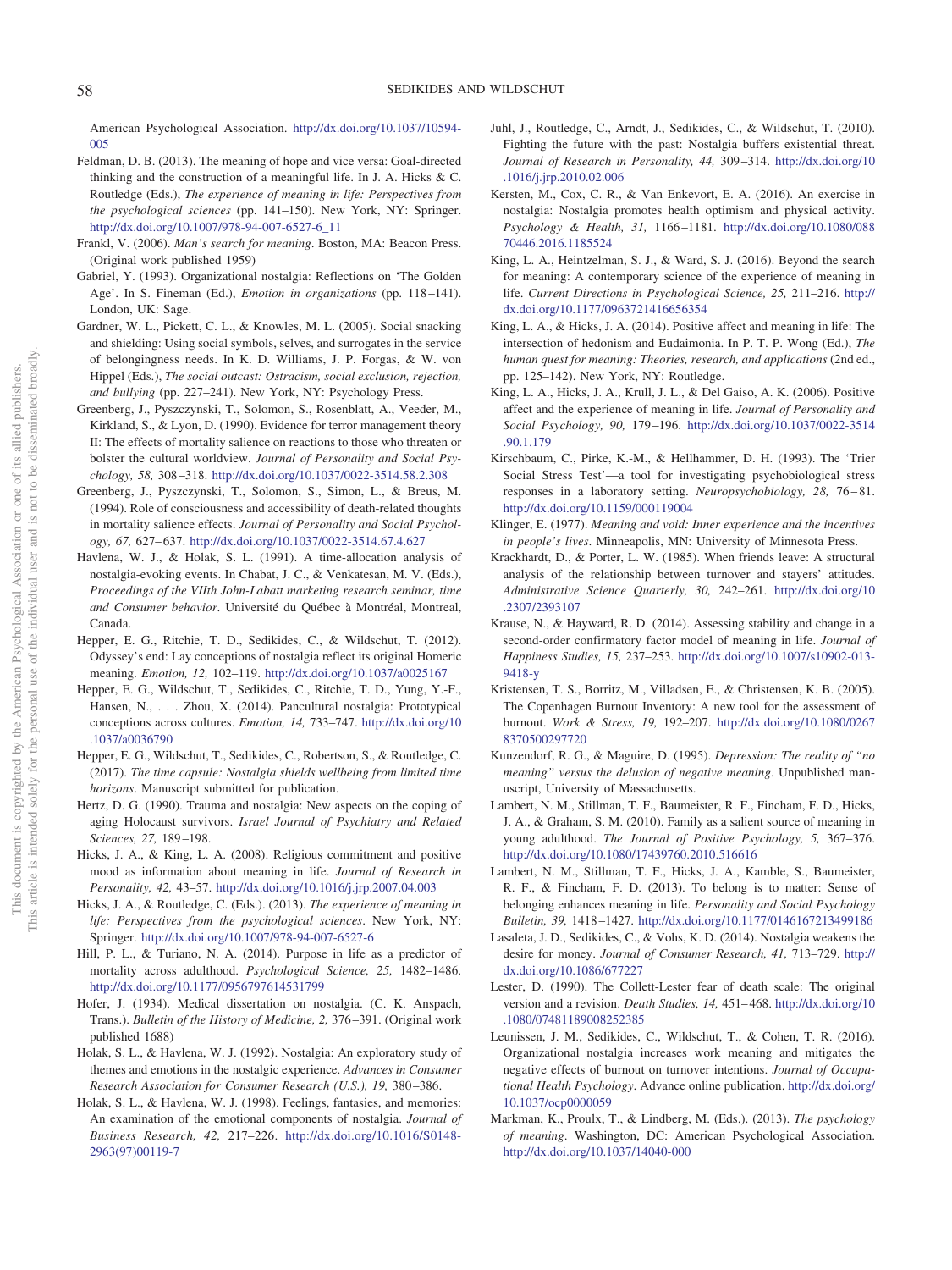- <span id="page-11-30"></span>Martela, F., & Steger, M. F. (2016). The three meanings of meaning in life: Distinguishing coherence, purpose, and significance. *The Journal of Positive Psychology, 11,* 531–545. [http://dx.doi.org/10.1080/17439760](http://dx.doi.org/10.1080/17439760.2015.1137623) [.2015.1137623](http://dx.doi.org/10.1080/17439760.2015.1137623)
- <span id="page-11-7"></span>McAdams, D. P., Reynolds, J., Lewis, M., Patten, A. H., & Bowman, P. J. (2001). When bad things turn good and good things turn bad: Sequences of redemption and contamination in life narratives and their relation to psychosocial adaptation in midlife adults and in students. *Personality and Social Psychology Bulletin, 27,* 474 – 485. [http://dx.doi.org/10.1177/](http://dx.doi.org/10.1177/0146167201274008) [0146167201274008](http://dx.doi.org/10.1177/0146167201274008)
- <span id="page-11-32"></span>McCabe, S., Vail, K. E., Arndt, J., & Goldenberg, J. (2013). Multilayered meanings in health decision making: A terror management health model analysis. In J. A. Hicks & C. Routledge (Eds.), *The experience of meaning in life* (pp. 349 –362). New York, NY: Springer. [http://dx.doi](http://dx.doi.org/10.1007/978-94-007-6527-6_26) [.org/10.1007/978-94-007-6527-6\\_26](http://dx.doi.org/10.1007/978-94-007-6527-6_26)
- <span id="page-11-11"></span>McGregor, I., & Little, B. R. (1998). Personal projects, happiness, and meaning: On doing well and being yourself. *Journal of Personality and Social Psychology, 74,* 494 –512. [http://dx.doi.org/10.1037/0022-3514](http://dx.doi.org/10.1037/0022-3514.74.2.494) [.74.2.494](http://dx.doi.org/10.1037/0022-3514.74.2.494)
- <span id="page-11-15"></span>Milyavskaya, M., Ianakieva, I., Foxen-Craft, E., Colantuoni, A., & Koestner, R. (2012). Inspired to get there: The effects of trait and goal inspiration on goal progress. *Personality and Individual Differences, 52,* 56 – 60. <http://dx.doi.org/10.1016/j.paid.2011.08.031>
- <span id="page-11-3"></span>Morewedge, C. K. (2013). It was a most unusual time: How memory bias engenders nostalgic preferences. *Journal of Behavioral Decision Making, 26,* 319 –326. <http://dx.doi.org/10.1002/bdm.1767>
- <span id="page-11-8"></span>Park, C. L. (2010). Making sense of the meaning literature: An integrative review of meaning making and its effects on adjustment to stressful life events. *Psychological Bulletin, 136,* 257–301. [http://dx.doi.org/10.1037/](http://dx.doi.org/10.1037/a0018301) [a0018301](http://dx.doi.org/10.1037/a0018301)
- <span id="page-11-28"></span>Park, C. L., & Folkman, S. (1997). Meaning in the context of stress and coping. *Review of General Psychology, 1,* 115–144. [http://dx.doi.org/10](http://dx.doi.org/10.1037/1089-2680.1.2.115) [.1037/1089-2680.1.2.115](http://dx.doi.org/10.1037/1089-2680.1.2.115)
- <span id="page-11-16"></span>Pennebaker, J. W., Francis, M. E., & Booth, R. J. (2001). *Linguistic Inquiry and Word Count: LIWC2001* [Computer software and manual]. Mahwah, NJ: Erlbaum.
- <span id="page-11-21"></span>Proulx, T., Heine, S. J., & Vohs, K. D. (2010). When is the unfamiliar the uncanny? Meaning affirmation after exposure to absurdist literature, humor, and art. *Personality and Social Psychology Bulletin, 36,* 817– 829. <http://dx.doi.org/10.1177/0146167210369896>
- <span id="page-11-5"></span>Reid, C. A., Green, J. D., Wildschut, T., & Sedikides, C. (2015). Scentevoked nostalgia. *Memory, 23,* 157–166. [http://dx.doi.org/10.1080/](http://dx.doi.org/10.1080/09658211.2013.876048) [09658211.2013.876048](http://dx.doi.org/10.1080/09658211.2013.876048)
- <span id="page-11-2"></span>Rosch, E. (1975). Cognitive representations of semantic categories. *Journal of Experimental Psychology: General, 104,* 192–233. [http://dx.doi](http://dx.doi.org/10.1037/0096-3445.104.3.192) [.org/10.1037/0096-3445.104.3.192](http://dx.doi.org/10.1037/0096-3445.104.3.192)
- <span id="page-11-23"></span>Rosenblatt, A., Greenberg, J., Solomon, S., Pyszczynski, T., & Lyon, D. (1989). Evidence for terror management theory: I. The effects of mortality salience on reactions to those who violate or uphold cultural values. *Journal of Personality and Social Psychology, 57, 681-690*. <http://dx.doi.org/10.1037/0022-3514.57.4.681>
- <span id="page-11-22"></span>Routledge, C., Arndt, J., Sedikides, C., & Wildschut, T. (2008). A blast from the past: The terror management function of nostalgia. *Journal of Experimental Social Psychology, 44,* 132–140. [http://dx.doi.org/10](http://dx.doi.org/10.1016/j.jesp.2006.11.001) [.1016/j.jesp.2006.11.001](http://dx.doi.org/10.1016/j.jesp.2006.11.001)
- <span id="page-11-10"></span>Routledge, C., Arndt, J., Wildschut, T., Sedikides, C., Hart, C. M., Juhl, J., . . . Schlotz, W. (2011). The past makes the present meaningful: Nostalgia as an existential resource. *Journal of Personality and Social Psychology, 101,* 638 – 652. <http://dx.doi.org/10.1037/a0024292>
- <span id="page-11-24"></span>Routledge, C., Juhl, J., Abeyta, A., & Roylance, C. (2014). Using the past to promote a peaceful future: Nostalgia mitigates existential threat induced nationalistic and religious self-sacrifice. *Social Psychology, 45,* 339 –346. <http://dx.doi.org/10.1027/1864-9335/a000172>
- <span id="page-11-20"></span>Routledge, C., Sedikides, C., Wildschut, T., & Juhl, J. (2013). Finding

meaning in the past: Nostalgia as an existential resource. In K. Markman, T. Proulx, & M. Lindberg (Eds.), *The psychology of meaning* (pp. 297–316). Washington, DC: American Psychological Association. <http://dx.doi.org/10.1037/14040-015>

- <span id="page-11-31"></span>Routledge, C., Wildschut, T., Sedikides, C., & Juhl, J. (2013). Nostalgia as a resource for psychological health and well-being. *Social and Personality Psychology Compass, 7,* 808 – 818. [http://dx.doi.org/10.1111/spc3](http://dx.doi.org/10.1111/spc3.12070) [.12070](http://dx.doi.org/10.1111/spc3.12070)
- <span id="page-11-14"></span>Routledge, C., Wildschut, T., Sedikides, C., Juhl, J., & Arndt, J. (2012). The power of the past: Nostalgia as a meaning-making resource. *Memory, 20,* 452– 460. <http://dx.doi.org/10.1080/09658211.2012.677452>
- <span id="page-11-25"></span>Ryan, R. M., & Deci, E. L. (2001). On happiness and human potentials: A review of research on hedonic and eudaimonic well-being. *Annual Review of Psychology, 52,* 141–166. [http://dx.doi.org/10.1146/annurev](http://dx.doi.org/10.1146/annurev.psych.52.1.141) [.psych.52.1.141](http://dx.doi.org/10.1146/annurev.psych.52.1.141)
- <span id="page-11-27"></span>Ryan, R. M., & Frederick, C. (1997). On energy, personality, and health: Subjective vitality as a dynamic reflection of well-being. *Journal of Personality, 65,* 529 –565. [http://dx.doi.org/10.1111/j.1467-6494.1997](http://dx.doi.org/10.1111/j.1467-6494.1997.tb00326.x) [.tb00326.x](http://dx.doi.org/10.1111/j.1467-6494.1997.tb00326.x)
- <span id="page-11-26"></span>Ryff, C. D. (1989). Happiness is everything, or is it? Explorations on the meaning of psychological well-being. *Journal of Personality and Social Psychology, 57,* 1069 –1081. [http://dx.doi.org/10.1037/0022-3514.57.6](http://dx.doi.org/10.1037/0022-3514.57.6.1069) [.1069](http://dx.doi.org/10.1037/0022-3514.57.6.1069)
- <span id="page-11-9"></span>Sartre, J.-P. (2001). *Being and nothingness: An essay in phenomenological ontology*. New York, NY: Citadel Press. (Original work published 1959)
- <span id="page-11-19"></span>Schaufeli, W. B., & Bakker, A. B. (2004). Job demands, job resources, and their relationship with burnout and engagement: A multi-sample study. *Journal of Organizational Behavior, 25,* 293–315. [http://dx.doi.org/10](http://dx.doi.org/10.1002/job.248) [.1002/job.248](http://dx.doi.org/10.1002/job.248)
- <span id="page-11-18"></span>Schaufeli, W. B., & Buunk, B. P. (2003). Burnout: An overview of 25 years of research and theorizing. In M. J. Schabracq, J. A. M. Winnubst, & C. L. Cooper (Eds.), *The handbook of work and health psychology* (pp. 383– 428). Lexington, MA: Lexington Books.
- <span id="page-11-17"></span>Schaufeli, W. B., & Greenglass, E. R. (2001). Introduction to special issue on burnout and health. *Psychology & Health, 16,* 501–510. [http://dx.doi](http://dx.doi.org/10.1080/08870440108405523) [.org/10.1080/08870440108405523](http://dx.doi.org/10.1080/08870440108405523)
- <span id="page-11-29"></span>Schlotz, W., Kumsta, R., Layes, I., Entringer, S., Jones, A., & Wüst, S. (2008). Covariance between psychological and endocrine responses to pharmacological challenge and psychosocial stress: A question of timing. *Psychosomatic Medicine, 70,* 787–796. [http://dx.doi.org/10.1097/](http://dx.doi.org/10.1097/PSY.0b013e3181810658) [PSY.0b013e3181810658](http://dx.doi.org/10.1097/PSY.0b013e3181810658)
- <span id="page-11-13"></span>Sedikides, C., Cheung, W. Y., Wildschut, T., Hepper, E. G., Baldursson, E., & Pedersen, B. (2017). Nostalgia motivates pursuit of important goals by increasing meaning in life. *European Journal of Social Psychology*. Advance online publication. [http://dx.doi.org/10.1002/ejsp](http://dx.doi.org/10.1002/ejsp.2318) [.2318](http://dx.doi.org/10.1002/ejsp.2318)
- <span id="page-11-4"></span>Sedikides, C., & Wildschut, T. (2016a). Nostalgia: A bittersweet emotion that confers psychological health benefits. In A. M. Wood & J. Johnson (Eds.), *Wiley handbook of positive clinical psychology* (pp. 125–136). Hoboken, NJ: Wiley. <http://dx.doi.org/10.1002/9781118468197.ch9>
- <span id="page-11-6"></span>Sedikides, C., & Wildschut, T. (2016b). Past forward: Nostalgia as a motivational force. *Trends in Cognitive Sciences, 20,* 319 –321. [http://](http://dx.doi.org/10.1016/j.tics.2016.01.008) [dx.doi.org/10.1016/j.tics.2016.01.008](http://dx.doi.org/10.1016/j.tics.2016.01.008)
- <span id="page-11-1"></span>Sedikides, C., Wildschut, T., Arndt, J., & Routledge, C. (2008). Nostalgia: Past, present, and future. *Current Directions in Psychological Science, 17,* 304 –307. <http://dx.doi.org/10.1111/j.1467-8721.2008.00595.x>
- <span id="page-11-0"></span>Sedikides, C., Wildschut, T., & Baden, D. (2004). Nostalgia: Conceptual issues and existential functions. In J. Greenberg, S. Koole, & T. Pyszczynski (Eds.), *Handbook of experimental existential psychology* (pp. 200 –214). New York, NY: Guilford Press.
- <span id="page-11-12"></span>Sedikides, C., Wildschut, T., Cheung, W.-Y., Routledge, C., Hepper, E. G., Arndt, J.,... Vingerhoets, A. J. J. M. (2016). Nostalgia fosters selfcontinuity: Uncovering the mechanism (social connectedness) and con-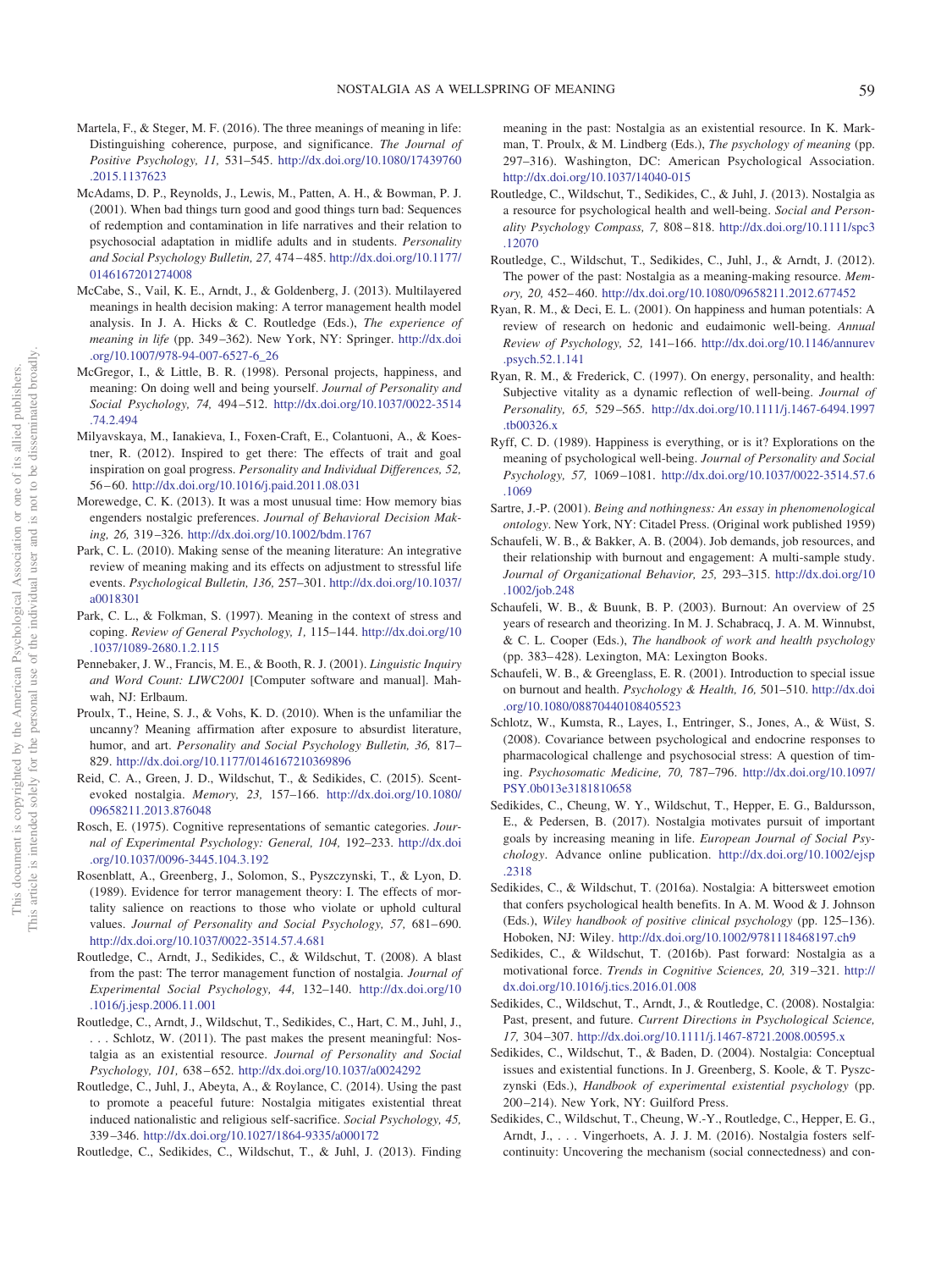sequence (eudaimonic well-being). *Emotion, 16,* 524 –539. [http://dx.doi](http://dx.doi.org/10.1037/emo0000136) [.org/10.1037/emo0000136](http://dx.doi.org/10.1037/emo0000136)

- <span id="page-12-19"></span>Sedikides, C., Wildschut, T., Gaertner, L., Routledge, C., & Arndt, J. (2008). Nostalgia as enabler of self-continuity. In F. Sani (Ed.), *Selfcontinuity: Individual and collective perspectives* (pp. 227–239). New York, NY: Psychology Press.
- <span id="page-12-20"></span>Sedikides, C., Wildschut, T., Routledge, C., & Arndt, J. (2015). Nostalgia counteracts self-discontinuity and restores self-continuity. *European Journal of Social Psychology, 45,* 52– 61. [http://dx.doi.org/10.1002/ejsp](http://dx.doi.org/10.1002/ejsp.2073) [.2073](http://dx.doi.org/10.1002/ejsp.2073)
- <span id="page-12-0"></span>Sedikides, C., Wildschut, T., Routledge, C., Arndt, J., Hepper, E. G., & Zhou, X. (2015). To nostalgize: Mixing memory with affect and desire. *Advances in Experimental Social Psychology, 51,* 189 –273. [http://dx.doi](http://dx.doi.org/10.1016/bs.aesp.2014.10.001) [.org/10.1016/bs.aesp.2014.10.001](http://dx.doi.org/10.1016/bs.aesp.2014.10.001)
- <span id="page-12-1"></span>Sedikides, C., Wildschut, T., Routledge, C., Arndt, J., & Zhou, X. (2009). Buffering acculturative stress and facilitating cultural adaptation: Nostalgias as a psychological resource. In R. S. Wyer, Jr., C.-y. Chiu, & Y.-y. Hong (Eds.), *Understanding culture: Theory, research, and application* (pp. 361–378). New York, NY: Psychology Press.
- <span id="page-12-15"></span>Stavrova, O., & Luhmann, M. (2016). Social connectedness as a source and consequence of meaning in life. *The Journal of Positive Psychology, 11,* 470 – 479. <http://dx.doi.org/10.1080/17439760.2015.1117127>
- <span id="page-12-23"></span>Steel, R. P., & Ovalle, N. K. (1984). A review and meta-analysis of research on the relationship between behavioral intentions and employee turnover. *Journal of Applied Psychology, 69,* 673– 686. [http://dx.doi.org/](http://dx.doi.org/10.1037/0021-9010.69.4.673) [10.1037/0021-9010.69.4.673](http://dx.doi.org/10.1037/0021-9010.69.4.673)
- <span id="page-12-29"></span>Steger, M. F. (2014). Experiencing meaning in life: Optimal functioning at the nexus of well-being, psychopathology, and spirituality. In P. T. P. Wong (Ed.), *The human quest for meaning: Theories, research, and applications* (2nd ed., pp. 165–184). New York, NY: Routledge.
- <span id="page-12-9"></span>Steger, M. F., Dik, B. J., & Duffy, R. D. (2012). Measuring meaningful work: The Work and Meaning Inventory (WAMI). *Journal of Career Assessment, 20,* 322–337. <http://dx.doi.org/10.1177/1069072711436160>
- <span id="page-12-8"></span>Steger, M. F., Frazier, P., Oishi, S., & Kaler, M. (2006). The Meaning in Life Questionnaire: Assessing the presence of and search for meaning in life. *Journal of Counseling Psychology, 53,* 80 –93. [http://dx.doi.org/10](http://dx.doi.org/10.1037/0022-0167.53.1.80) [.1037/0022-0167.53.1.80](http://dx.doi.org/10.1037/0022-0167.53.1.80)
- <span id="page-12-6"></span>Steger, M. F., Kashdan, T. B., Sullivan, B. A., & Lorentz, D. (2008). Understanding the search for meaning in life: Personality, cognitive style, and the dynamic between seeking and experiencing meaning. *Journal of Personality, 76,* 199 –228. [http://dx.doi.org/10.1111/j.1467-](http://dx.doi.org/10.1111/j.1467-6494.2007.00484.x) [6494.2007.00484.x](http://dx.doi.org/10.1111/j.1467-6494.2007.00484.x)
- <span id="page-12-4"></span>Stephan, E., Sedikides, C., & Wildschut, T. (2012). Mental travel into the past: Differentiating recollections of nostalgic, ordinary, and positive events. *European Journal of Social Psychology, 42,* 290 –298. [http://dx](http://dx.doi.org/10.1002/ejsp.1865) [.doi.org/10.1002/ejsp.1865](http://dx.doi.org/10.1002/ejsp.1865)
- <span id="page-12-22"></span>Stephan, E., Sedikides, C., Wildschut, T., Cheung, W. Y., Routledge, C., & Arndt, J. (2015). Nostalgia-evoked inspiration: Mediating mechanisms and motivational implications. *Personality and Social Psychology Bulletin, 41,* 1395–1410. <http://dx.doi.org/10.1177/0146167215596985>
- <span id="page-12-5"></span>Stephan, E., Wildschut, T., Sedikides, C., Zhou, X., He, W., Routledge, C., . . . Vingerhoets, A. J. J. M. (2014). The mnemonic mover: Nostalgia regulates avoidance and approach motivation. *Emotion, 14,* 545–561. <http://dx.doi.org/10.1037/a0035673>
- <span id="page-12-17"></span>Stillman, T. F., Baumeister, R. F., Lambert, N. M., Crescioni, A. W., Dewall, C. N., & Fincham, F. D. (2009). Alone and without purpose: Life loses meaning following social exclusion. *Journal of Experimental Social Psychology, 45,* 686 – 694. [http://dx.doi.org/10.1016/j.jesp.2009](http://dx.doi.org/10.1016/j.jesp.2009.03.007) [.03.007](http://dx.doi.org/10.1016/j.jesp.2009.03.007)
- <span id="page-12-24"></span>Tett, R. P., & Meyer, J. P. (1993). Job satisfaction, organizational commitment, turnover intention, and turnover: Path analyses based on metaanalytic findings. *Personnel Psychology, 46,* 259 –293. [http://dx.doi.org/](http://dx.doi.org/10.1111/j.1744-6570.1993.tb00874.x) [10.1111/j.1744-6570.1993.tb00874.x](http://dx.doi.org/10.1111/j.1744-6570.1993.tb00874.x)
- <span id="page-12-25"></span>Ton, Z., & Huckman, R. S. (2008). Managing the impact of employee turnover on performance: The role of process conformance. *Organization Science, 19,* 56 – 68. <http://dx.doi.org/10.1287/orsc.1070.0294>
- <span id="page-12-13"></span>Turner, R. N., Wildschut, T., & Sedikides, C. (2012). Dropping the weight stigma: Nostalgia improves attitudes toward persons who are overweight. Journal of Experimental Social Psychology, 48, 130-137. [http://](http://dx.doi.org/10.1016/j.jesp.2011.09.007) [dx.doi.org/10.1016/j.jesp.2011.09.007](http://dx.doi.org/10.1016/j.jesp.2011.09.007)
- <span id="page-12-14"></span>Turner, R. N., Wildschut, T., Sedikides, C., & Gheorghiu, M. (2013). Combating the mental health stigma with nostalgia. *European Journal of Social Psychology, 43,* 413– 422. <http://dx.doi.org/10.1002/ejsp.1952>
- <span id="page-12-16"></span>Twenge, J. M., Catanese, K. R., & Baumeister, R. F. (2003). Social exclusion and the deconstructed state: Time perception, meaninglessness, lethargy, lack of emotion, and self-awareness. *Journal of Personality and Social Psychology, 85,* 409 – 423. [http://dx.doi.org/10.1037/](http://dx.doi.org/10.1037/0022-3514.85.3.409) [0022-3514.85.3.409](http://dx.doi.org/10.1037/0022-3514.85.3.409)
- <span id="page-12-26"></span>Van Dick, R., Christ, O., Stellmacher, J., Wagner, U., Ahlswede, O., Grubba, C.,... Tissington, P. A. (2004). Should I stay or should I go? Explaining turnover intentions with organizational identification and job satisfaction. *British Journal of Management, 15,* 351–360. [http://dx.doi](http://dx.doi.org/10.1111/j.1467-8551.2004.00424.x) [.org/10.1111/j.1467-8551.2004.00424.x](http://dx.doi.org/10.1111/j.1467-8551.2004.00424.x)
- <span id="page-12-28"></span>van Dijke, M., Wildschut, T., Leunissen, J., & Sedikides, C. (2015). Nostalgia buffers the negative impact of low procedural injustice on cooperation. *Organizational Behavior and Human Decision Processes, 127,* 15–29. <http://dx.doi.org/10.1016/j.obhdp.2014.11.005>
- <span id="page-12-30"></span>van Tilburg, W. A. P., & Igou, E. R. (2012). On boredom: Lack of challenge and meaning as distinct boredom experiences. *Motivation and Emotion, 36,* 181–194. <http://dx.doi.org/10.1007/s11031-011-9234-9>
- <span id="page-12-32"></span>van Tilburg, W. A. P., & Igou, E. R. (2013). On the meaningfulness of behavior: An expectancy *x* value approach. *Motivation and Emotion, 37,* 373–388. <http://dx.doi.org/10.1007/s11031-012-9316-3>
- <span id="page-12-31"></span>van Tilburg, W. A. P., Igou, E. R., & Sedikides, C. (2013). In search of meaningfulness: Nostalgia as an antidote to boredom. *Emotion, 13,* 450 – 461. <http://dx.doi.org/10.1037/a0030442>
- <span id="page-12-21"></span>van Tilburg, W. A. P., Sedikides, C., & Wildschut, T. (2017). *How does nostalgia infuse life with meaning? From social connectedness to selfcontinuity*. Unpublished manuscript, King's College, London.
- <span id="page-12-27"></span>Vess, M., Arndt, J., Routledge, C., Sedikides, C., & Wildschut, T. (2012). Nostalgia as a resource for the self. *Self and Identity, 11,* 273–284. <http://dx.doi.org/10.1080/15298868.2010.521452>
- <span id="page-12-11"></span>Ward, S. J., & King, L. A. (2016). Poor but happy? Income, happiness, and experienced and expected meaning in life. *Social Psychological and Personality Science, 7,* 463– 470. [http://dx.doi.org/10.1177/19485](http://dx.doi.org/10.1177/1948550615627865) [50615627865](http://dx.doi.org/10.1177/1948550615627865)
- <span id="page-12-2"></span>Wildschut, C., Sedikides, C., & Cordaro, F. (2011). Self-regulatory interplay between negative and positive emotions: The case of loneliness and nostalgia. In I. Nyklicek, A. J. J. M. Vingerhoets, & M. Zeelenberg (Eds.), *Emotion regulation and well-being* (pp. 67– 83). New York, NY: Springer. [http://dx.doi.org/10.1007/978-1-4419-6953-8\\_5](http://dx.doi.org/10.1007/978-1-4419-6953-8_5)
- <span id="page-12-3"></span>Wildschut, T., Sedikides, C., Arndt, J., & Routledge, C. (2006). Nostalgia: Content, triggers, functions. *Journal of Personality and Social Psychology, 91,* 975–993. <http://dx.doi.org/10.1037/0022-3514.91.5.975>
- <span id="page-12-12"></span>Wildschut, T., Sedikides, C., & Robertson, S. (2017 Manuscript under review). *Sociality and intergenerational transfer of older adults' nostalgia*. Southampton, UK: University of Southampton.
- <span id="page-12-10"></span>Wildschut, T., Sedikides, C., Routledge, C., Arndt, J., & Cordaro, F. (2010). Nostalgia as a repository of social connectedness: The role of attachment-related avoidance. *Journal of Personality and Social Psychology, 98,* 573–586. <http://dx.doi.org/10.1037/a0017597>
- <span id="page-12-18"></span>Williams, K. D., Cheung, C. K. T., & Choi, W. (2000). Cyberostracism: Effects of being ignored over the Internet. *Journal of Personality and Social Psychology, 79,* 748 –762. [http://dx.doi.org/10.1037/0022-3514](http://dx.doi.org/10.1037/0022-3514.79.5.748) [.79.5.748](http://dx.doi.org/10.1037/0022-3514.79.5.748)
- <span id="page-12-7"></span>Wilson, J. L. (2005). *Nostalgia: Sanctuary of meaning*. Cranbury, NJ: Associated University Presses.